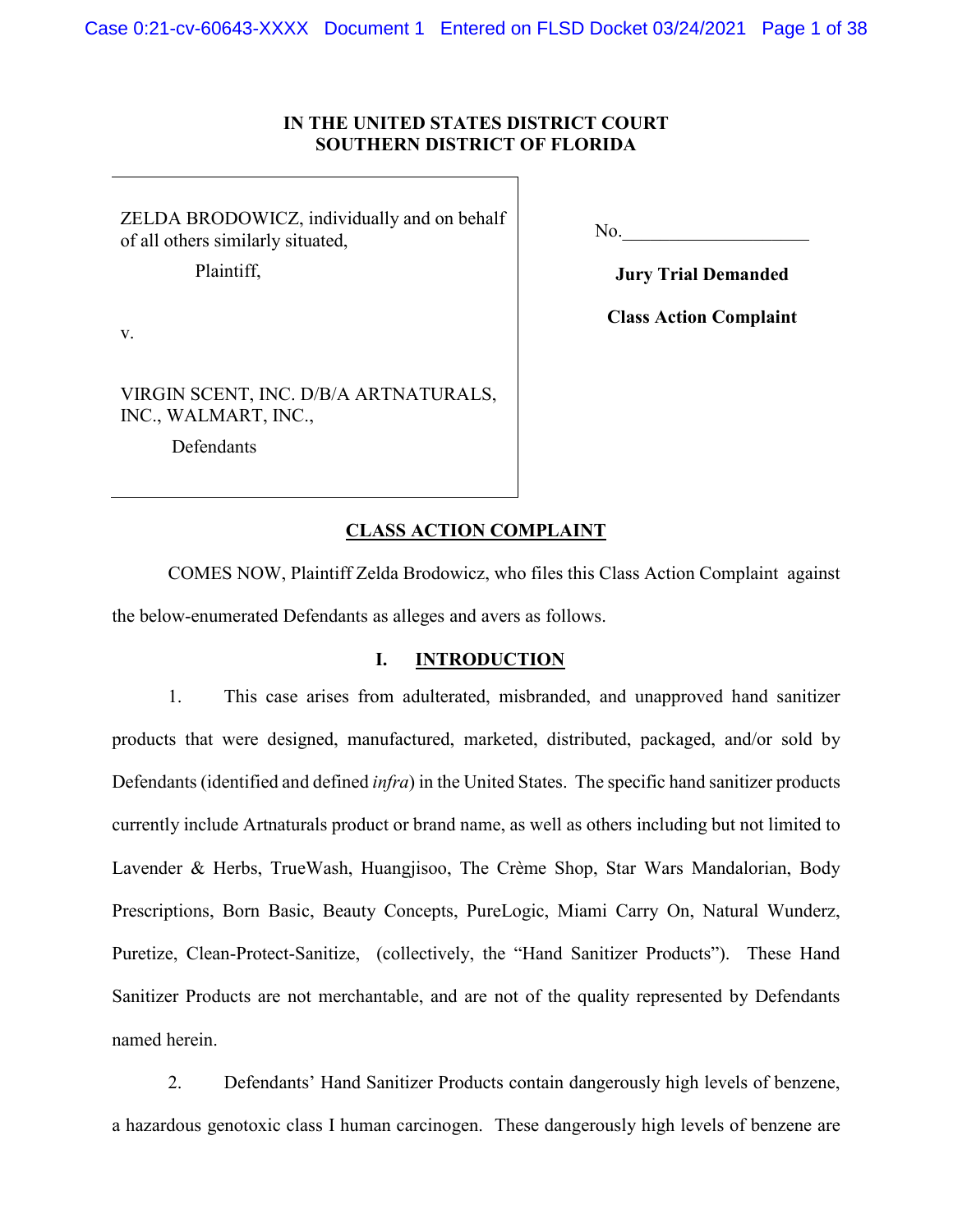not disclosed by Defendants, and were only discovered very recently when a third-party pharmacy tested Defendants' Hand Sanitizer Products.

3. The Unites States Food and Drug Administration ("FDA") regulates the sale of hand sanitizer products in the United States. These products are considered over-the-counter ("OTC") drugs. As such, these products, including Defendants' Hand Sanitizer Products, must comply with the Food, Drug and Cosmetic Act, 21 U.S.C. § 301 *et seq.*, the FDA regulations and guidance promulgated thereunder, as well as analogous state statutory and common law schemes pertaining to the safety, quality, and sale of OTC drugs.

4. Defendants sought to profit at consumers' expense during the unprecedented COVID-19 pandemic by false labelling and selling Hand Sanitizer Products that contained undisclosed levels of benzene, a known human carcinogen. Benzene is typically used in the manufacture of gasoline and other industry chemicals or textiles. Because of its genotoxic and carcinogenic potential, in 2011 the United States Environmental Protection introduced regulations that lowered benzene content in gasoline.<sup>[1](#page-1-0)</sup> Meanwhile, Plaintiff and other class members directly unknowingly purchased Defendants' Hand Sanitizer Products to apply the product to their bodies (especially so during the current COVID-19 pandemic) when the products contained undisclosed levels of benzene impurities well beyond the levels that would be permissible in gasoline.

5. Plaintiff brings this action for economic damages and injunctive relief on behalf of all persons who paid for Defendants' adulterated, misbranded, and/or unapproved Hand Sanitizer products illegally manufactured, sold, labeled, marketed, and distributed in the United States. Defendants' Hand Sanitizer Products contained high levels of benzene. Defendants' Hand Sanitizer Products were of lesser quality and were adulterated, misbranded, and/or unapproved

<span id="page-1-0"></span> <sup>1</sup> EPA Gasoline Mobile Source Air Toxics, *available at* [https://www.epa.gov/gasoline-standards/gasoline-mobile](https://www.epa.gov/gasoline-standards/gasoline-mobile-source-air-toxics)[source-air-toxics](https://www.epa.gov/gasoline-standards/gasoline-mobile-source-air-toxics) (last visited Mar. 24, 2021).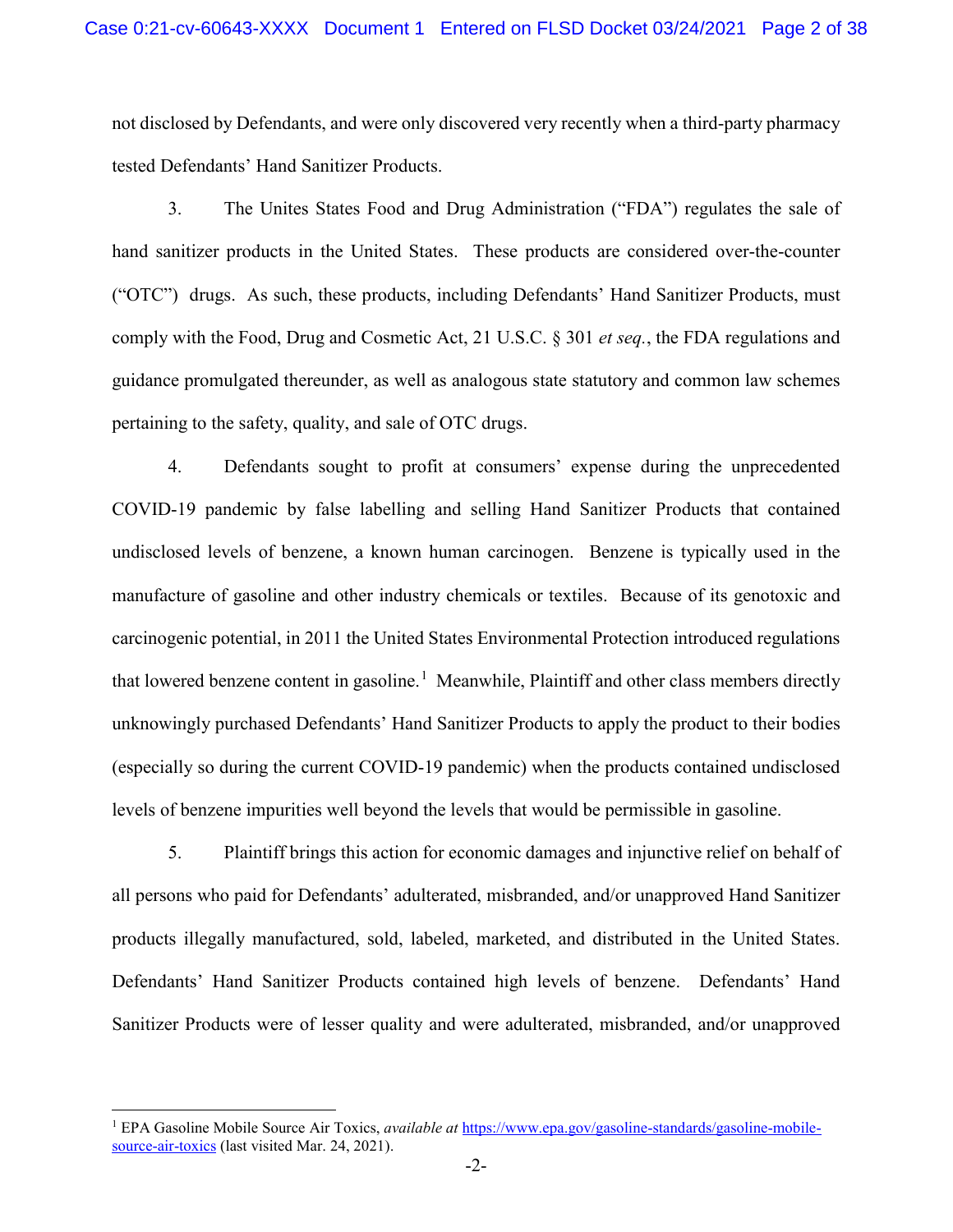(and thereby rendered worthless) through unacceptable and undisclosed levels of benzene.

6. At all times during the period alleged herein Defendants represented and warranted to consumers and others that their Hand Sanitizer Products were comprised of the materials disclosed on the products' labels, and were merchantable and fit for use. Yet, Defendants knowingly, fraudulently, and/or negligently manufactured, labeled, marketed, and/or sold their Hand Sanitizer Products that contained extremely high levels of the carcinogenic substance benzene. Defendants have been unjustly enriched through the sale of these knowingly adulterated and/or misbranded products. Defendants' conduct also constitutes actionable fraud, consumer fraud, negligence, and other violations of law as set forth herein.

#### **II. PARTIES**

7. Plaintiff Zelda Brodowicz is a resident of Hollywood, Florida. During the class period, Plaintiff paid money for one or more of Defendants' Hand Sanitizer Products. Specifically, Plaintiff purchased at least one or more of the following Hand Sanitizer Products, manufactured and sold at retail to Plaintiff and other consumers as follows: Artnaturals (manufactured or distributed by Defendant Virgin Scent, and purchased by Plaintiff at a store operated by Defendant Walmart). Defendants expressly and impliedly warranted to Plaintiff that the Hand Sanitizer Products that Plaintiff purchased were merchantable and of the represented quality. But in fact, Plaintiff purchased product that was not of the represented merchantability or quality. Plaintiff would not have paid money for Defendants' Hand Sanitizer Products but for their concealment of the benzene levels in those products; indeed, as the benzene levels were above the acceptable levels mandated by the FDA and analogous state laws, Defendants' Hand Sanitizer Products could not be sold in the United States (including Florida) in the first place.

8. Defendant Virgin Scent, Inc. d/b/a Artnaturals ("Virgin Scent") is a Delaware corporation with its principal place of business in Gardena, California. At all times material to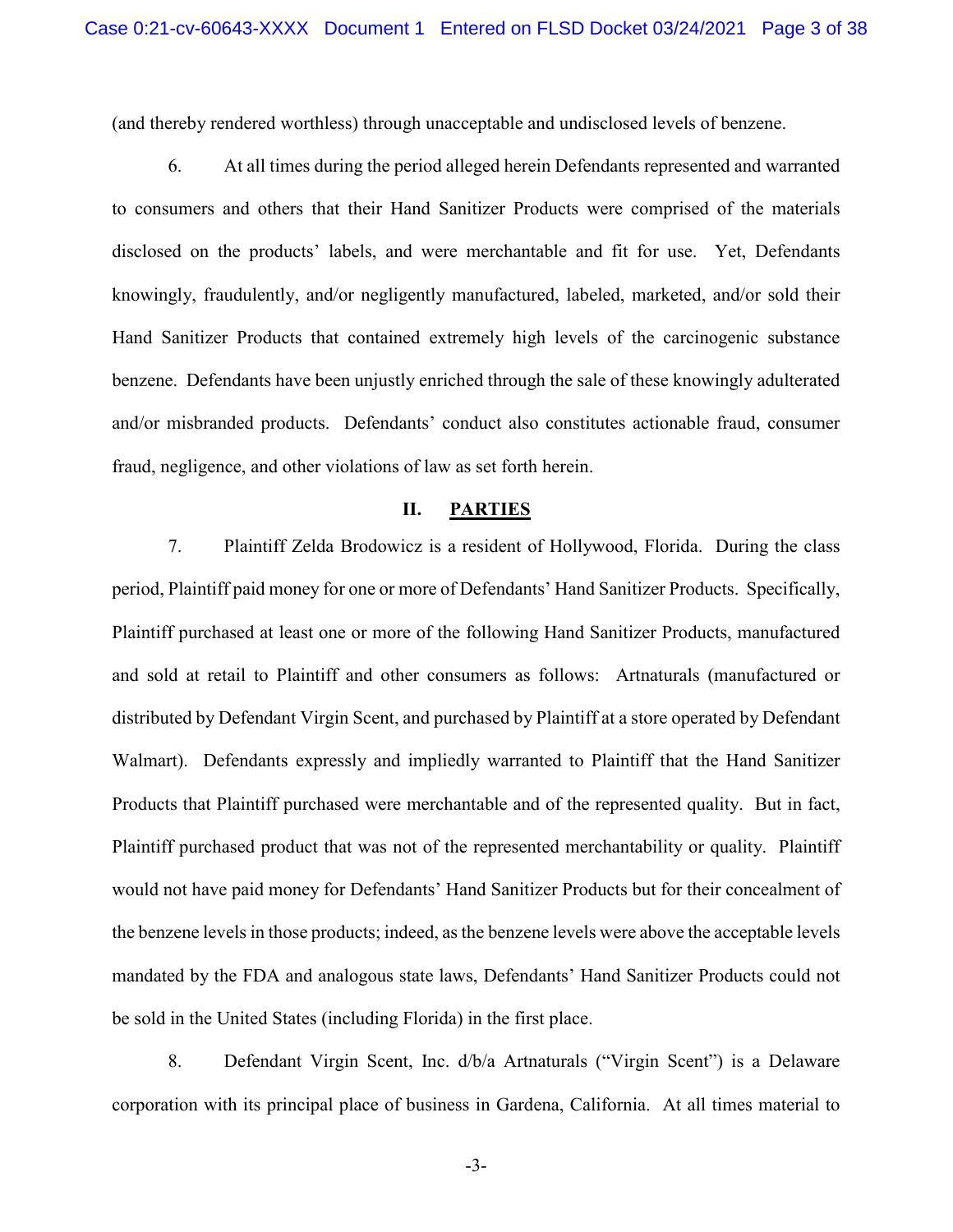this action, Virgin Scent has been engaged in the manufacture, sale, marketing, and/or distribution of adulterated and/or misbranded Hand Sanitizer Products in the United States, including but not limited to Artnaturals.

9. Defendant Walmart, Inc. ("Walmart") a Delaware corporation with its principal place of business in Bentonville, Arkansas. At all times material to this action, Walmart has been engaged in the marketing or sale of adulterated and/or misbranded Hand Sanitizer Products in the United States, including but not limited to Artnaturals.

10. Upon information and belief, one or more other entities manufactured, distributed, marketed, and/or sold Hand Sanitizer Products during the class period. The true names, affiliations, and/or capacities of John Doe Defendants are not presently known. However, each John Doe proximately caused damages to Plaintiff and other class members as alleged herein, and each John Doe is liable to Plaintiff and other class members for the acts and omissions alleged below as well as the resulting damages. Plaintiff will amend complaint to allege the true names and capacities of the John Does when evidence reveals their identities.

#### **III. JURISDICTION AND VENUE**

11. This Court has original jurisdiction pursuant to the Class Action Fairness Act, 28 U.S.C. § 1332(d), because (a) at least one member of the proposed class is a citizen of a state different from that of Defendants, (b) the amount in controversy exceeds \$5,000,000, exclusive of interest and costs, (c) the proposed class consists of more than 100 class members, and (d) none of the exceptions under the subsection apply to this action.

12. This Court has personal jurisdiction over Defendants pursuant to 28 U.S.C. § 1407, and because Defendants have sufficient minimum contacts in Florida, and because Defendants have otherwise intentionally availed themselves of the markets within Florida through their business activities, such that the exercise of jurisdiction by this Court is proper and necessary.

-4-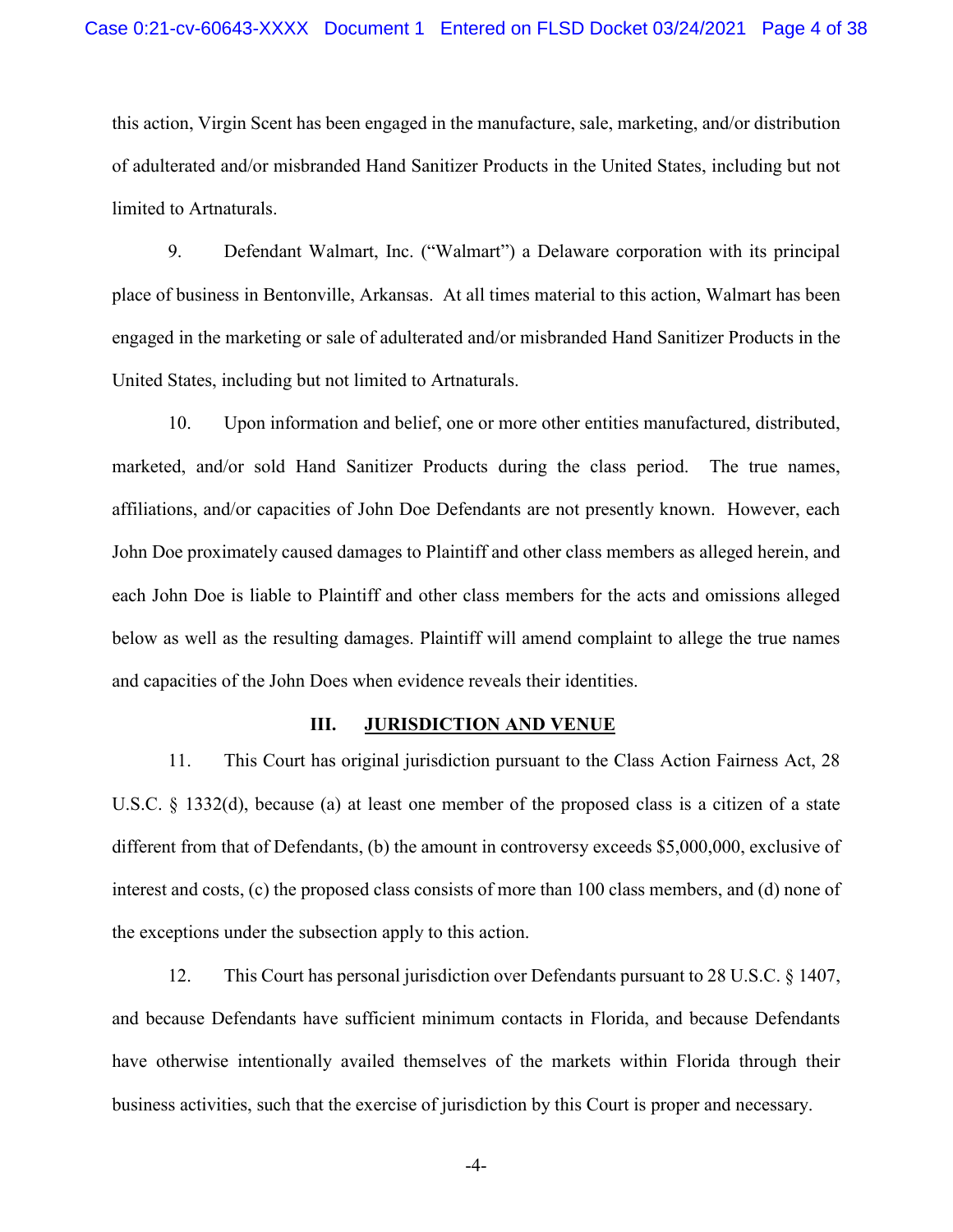13. Venue is proper in this District because Plaintiff resides in this District, 28 U.S.C. § 1391(b)(1); "a substantial part of the events or omissions giving rise to the claim occurred" in this District, 28 U.S.C.  $\S$  1391(b)(2); and Defendants are subject to the personal jurisdiction of this Court, 28 U.S.C. § 1391(b)(3).

# **IV. FACTUAL ALLEGATIONS**

## **A. Regulation of Over-The-Counter (OTC) Hand Sanitizer Products**

14. Over-the-counter (OTC) drugs are non-prescription drugs that are available for purchase without a prescription. The FDA recognizes that OTC drugs "play an increasingly vital role in America's health care system. OTC drugs are defined as drugs that are safe and effective for use by the general public without seeking treatment by a health professional."<sup>[2](#page-4-0)</sup> "[T]here are over 300,000 marketed OTC drug products[.]"[3](#page-4-1)

15. The FDA (and analogous state agencies or laws) requires that OTC drug labeling identify, *inter alia*, each active and inactive ingredient.<sup>[4](#page-4-2)</sup>

16. The FDA considers hand sanitizer products to be over-the-counter (OTC) drugs and regulates them as such: "Hand sanitizers are over-the-counter (OTC) drugs regulated by FDA."[5](#page-4-3)

17. As OTC drugs, hand sanitizer products, *inter alia*, must meet prescribed standards for, *inter alia*, safety and efficacy; have standardized, FDA-approved drug labeling (*see, e.g.*, 21 C.F.R. 201.66); and are subject to current Good Manufacturing Practices (cGMP) regulations and state-law analogues.

<span id="page-4-0"></span> <sup>2</sup> Drug Applications for Over-the-Counter (OTC) Drugs, *available a[t https://www.fda.gov/drugs/types](https://www.fda.gov/drugs/types-applications/drug-applications-over-counter-otc-drugs)[applications/drug-applications-over-counter-otc-drugs](https://www.fda.gov/drugs/types-applications/drug-applications-over-counter-otc-drugs)* (last visited Mar. 24, 2021). <sup>3</sup> *Id.*

<span id="page-4-2"></span><span id="page-4-1"></span><sup>4</sup> Guidance for Industry, National Uniformity for Nonprescription Drugs – Ingredient Listing for OTC Drugs, *available at<https://www.fda.gov/media/72250/downloadi>* (last visited Mar. 24, 2021).

<span id="page-4-3"></span><sup>5</sup> Q&A for Consumers, Hand Sanitizers and COVID-19, *available at* [https://www.fda.gov/drugs/information-drug](https://www.fda.gov/drugs/information-drug-class/qa-consumers-hand-sanitizers-and-covid-19)[class/qa-consumers-hand-sanitizers-and-covid-19](https://www.fda.gov/drugs/information-drug-class/qa-consumers-hand-sanitizers-and-covid-19) (last visited Mar. 24, 2021).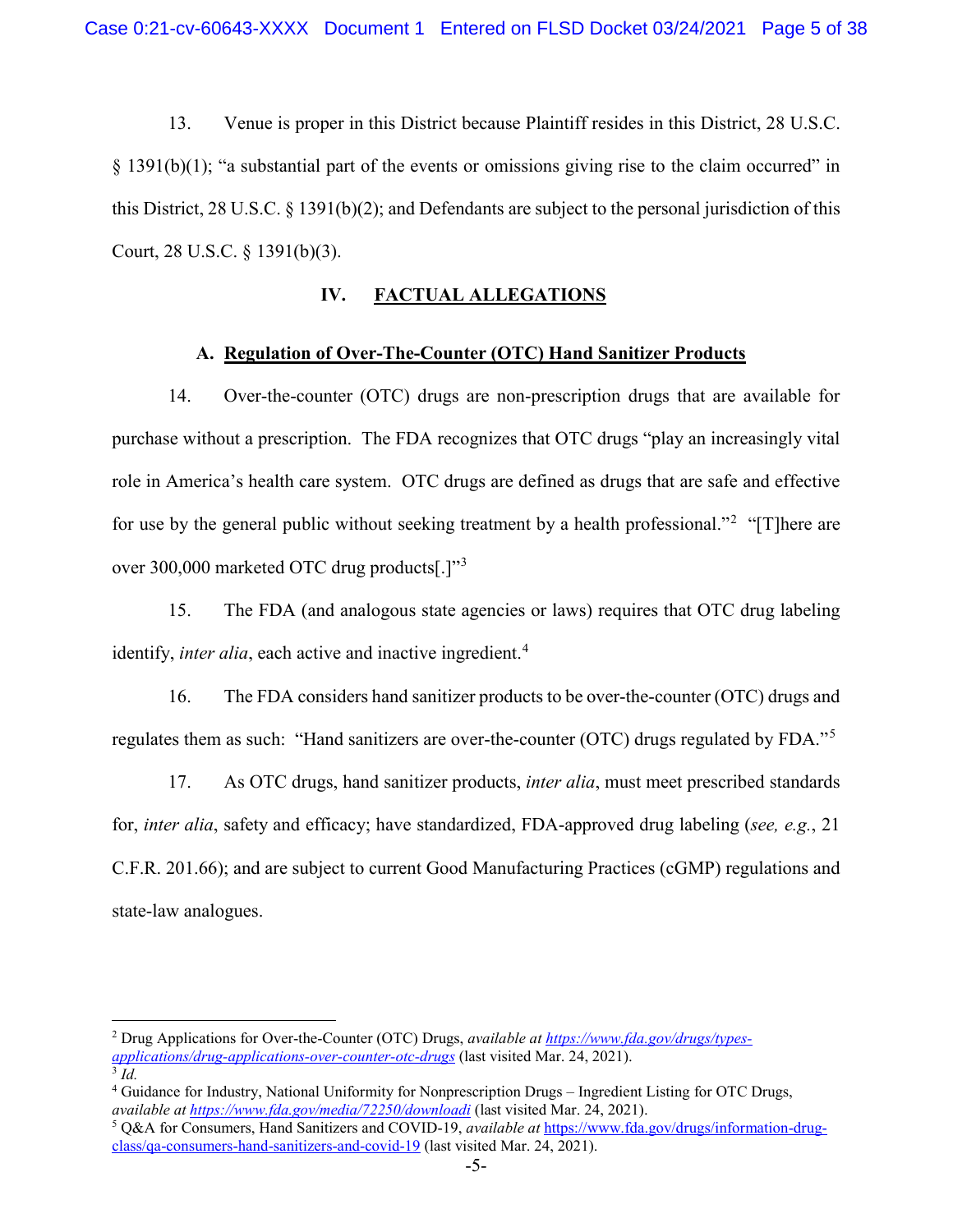## **B. Adulterated or Misbranded Drugs**

18. The manufacture and sale of any adulterated or misbranded drug (OTC or prescription) is prohibited under federal law, <sup>[6](#page-5-0)</sup> as well as under analogous state laws.

19. The introduction into commerce of any misbranded or adulterated or misbranded drug is similarly prohibited under federal law,<sup>[7](#page-5-1)</sup> as well as under analogous state laws.

20. Similarly, the receipt in interstate commerce of any adulterated or misbranded or drug is also unlawful under federal law, $<sup>8</sup>$  $<sup>8</sup>$  $<sup>8</sup>$  as well as under analogous state laws.</sup>

- 21. Among the ways a drug may be adulterated and/or misbranded are:
	- a. "if it has been prepared, packed, or held under unsanitary conditions whereby it may have been contaminated with filth, or whereby it may have been rendered injurious to health;"<sup>[9](#page-5-3)</sup>
	- b. "if . . . the methods used in, or the facilities or controls used for, its manufacture, processing, packing, or holding do not conform to or are not operated or administered in conformity with current good manufacturing practice…as to safety and has the identity and strength, and meets the quality and purity characteristics, which it purports or is represented to possess;"<sup>[10](#page-5-4)</sup>
	- c. "If it purports to be or is represented as a drug the name of which is recognized in an official compendium, and … its quality or purity falls below, the standard set forth in such compendium. ..."<sup>[11](#page-5-5)</sup>

<span id="page-5-0"></span> $6$  21 U.S.C. § 331(g).

<span id="page-5-2"></span><span id="page-5-1"></span> $7$  21 U.S.C. § 331(a).

<sup>8</sup> 21 U.S.C. § 331(c).

<span id="page-5-3"></span> $9$  21 U.S.C. § 351(a)(2)(A).

<span id="page-5-4"></span> $10$  21 U.S.C. § 351(a)(2)(B).

<span id="page-5-5"></span> $11$  21 U.S.C. § 351(b).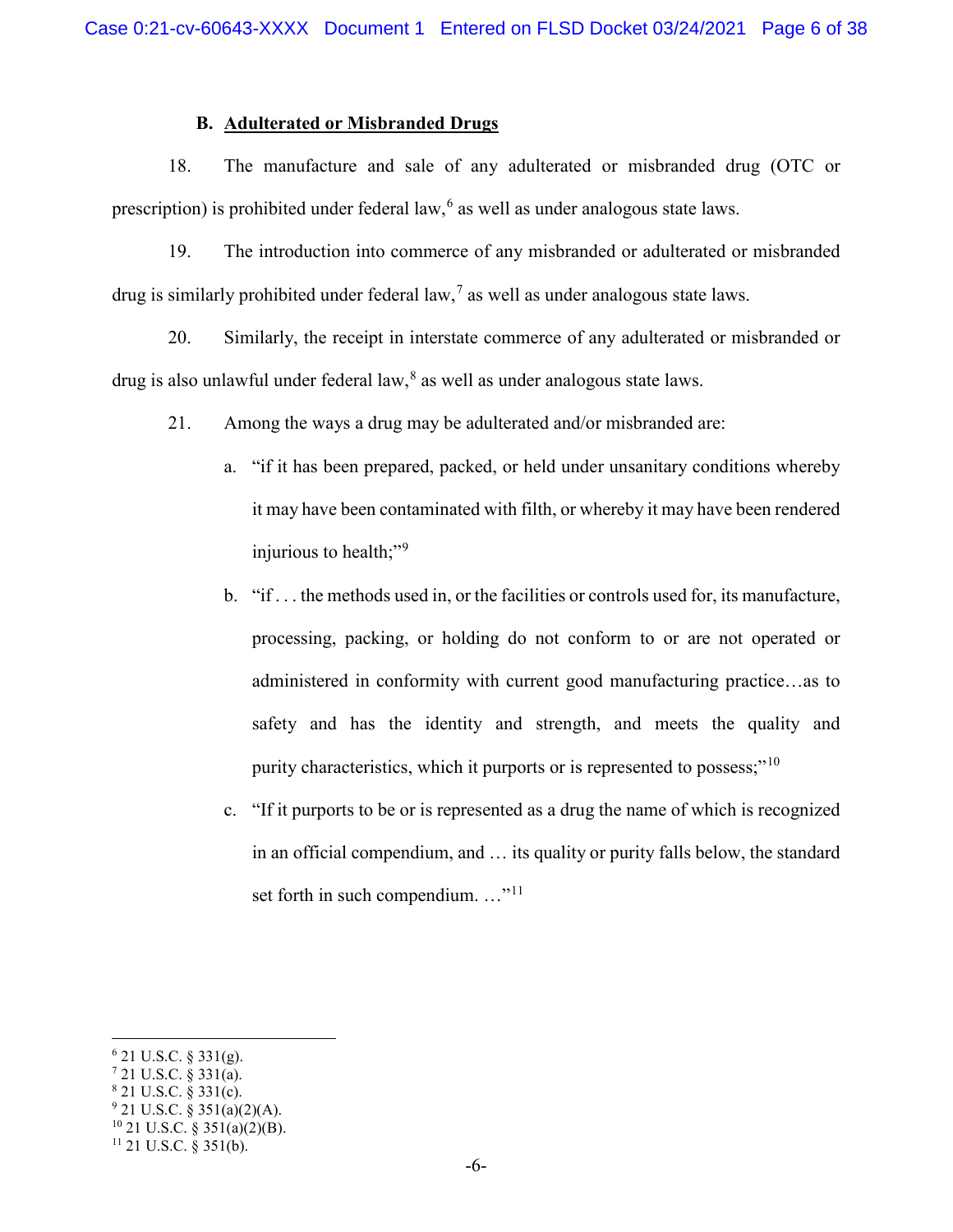- d. "If  $\ldots$  any substance has been (1) mixed or packed therewith so as to reduce its quality or strength or (2) substituted wholly or in part therefor."<sup>[12](#page-6-0)</sup>
- 22. A drug is misbranded:
	- a. "If its labeling is false or misleading in any particular."[13](#page-6-1)
	- b. "If any word, statement, or other information required…to appear on the label or labeling is not prominently placed thereon…in such terms as to render it likely to be read and understood by the ordinary individual under customary conditions of purchase and use."[14](#page-6-2)
	- c. If the labeling does not contain, among other things, "the proportion of each active ingredient…"[15](#page-6-3)
	- d. "Unless its labeling bears (1) adequate directions for use; and (2) such adequate warnings … against unsafe dosage or methods or duration of administration or application, in such manner and form, as are necessary for the protection of users.  $\ldots$ <sup>"[16](#page-6-4)</sup>
	- e. "If it purports to be a drug the name of which is recognized in an official compendium, unless it is packaged and labeled as prescribed therein."[17](#page-6-5)
	- f. "if it is an imitation of another drug;"<sup>[18](#page-6-6)</sup>
	- g. "if it is offered for sale under the name of another drug."[19](#page-6-7)

<span id="page-6-0"></span> <sup>12</sup> 21 U.S.C. § 351(d).

<span id="page-6-1"></span> $13$  21 U.S.C.  $\frac{8}{9}$  352(a)(1).

<span id="page-6-2"></span> $14$  21 U.S.C. § 352(c).

<sup>15</sup> 21 U.S.C. § 352(e)(1)(A)(ii)

<span id="page-6-4"></span><span id="page-6-3"></span><sup>16</sup> 21 U.S.C. § 352(f).

<span id="page-6-5"></span><sup>17</sup> 21 U.S.C. § 352(g).

<span id="page-6-6"></span> $18$  21 U.S.C. § 352(i)(2).

<span id="page-6-7"></span> $19$  21 U.S.C. § 352(i)(3).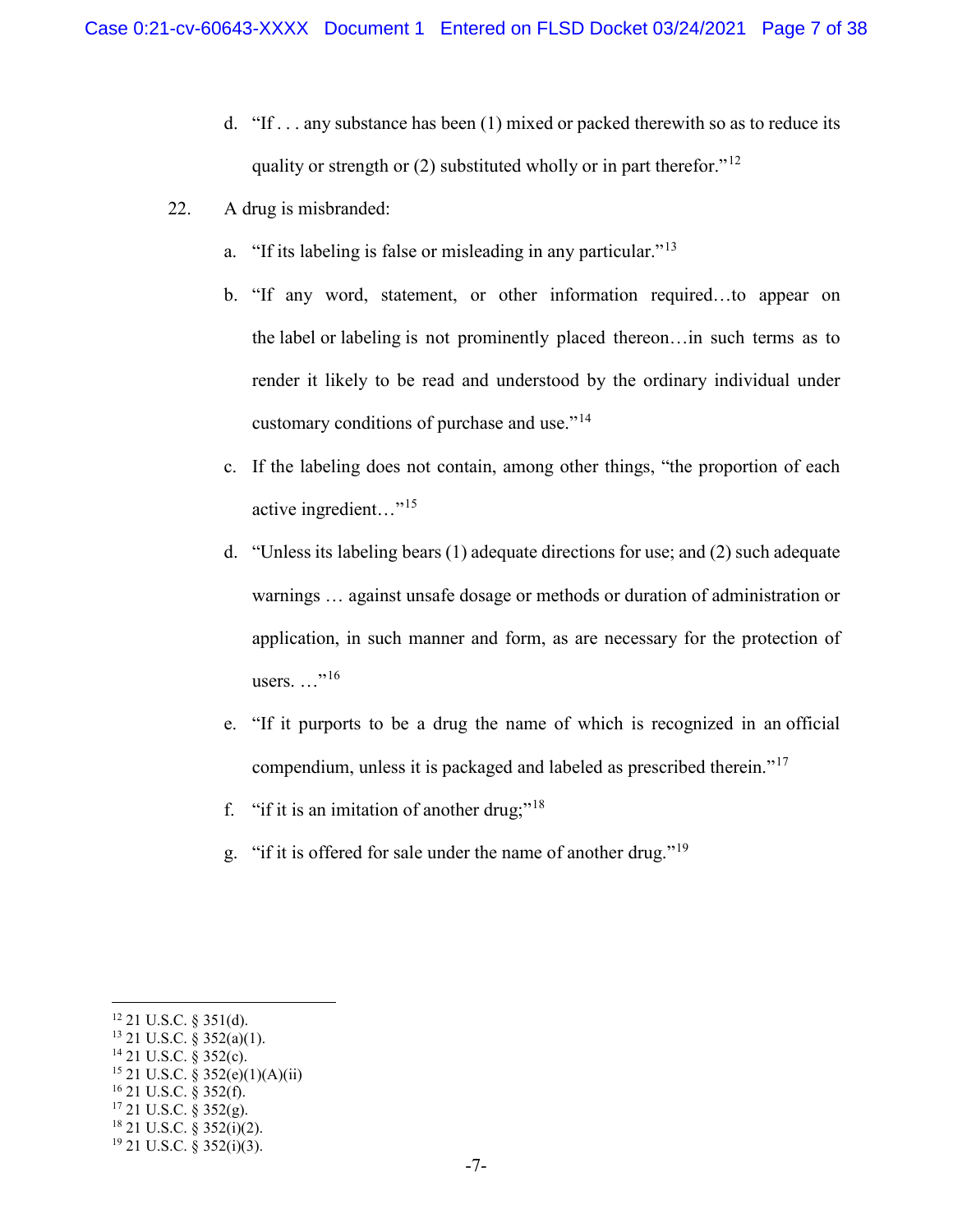- h. "If it is dangerous to health when used in the dosage or manner, or with the frequency or duration prescribed, recommended, or suggested in the labeling thereof."[20](#page-7-0)
- i. If the drug is advertised incorrectly in any manner;  $2^{1}$  or
- j. If the drug's "packaging or labeling is in violation of an applicable regulation…"[22](#page-7-2)
- 23. Various state statutory and common law regimes expressly or impliedly adopt or

parallel the aforementioned federal provisions.

24. As articulated in this Complaint, Defendants' unapproved OTC drugs were

adulterated and/or misbranded per the foregoing, as described more fully below.

# **C. OTC Drugs That Do Not Match FDA-Approved Content and Labeling Are New, Unapproved OTC Drugs**

25. The FDA's website provides the definition for a drug:

The Federal Food Drug and Cosmetic Act (FD&C Act) and FDA regulations define the term drug, in part, by reference to its intended use, as "articles intended for use in the diagnosis, cure, mitigation, treatment, or prevention of disease" and "articles (other than food) intended to affect the structure or any function of the body of man or other animals." Therefore, almost any ingested or topical or injectable product that, through its label or labeling (including internet websites, promotional pamphlets, and other marketing material), is claimed to be beneficial for such uses will be regulated by FDA as a drug. The definition also includes components of drugs, such as active pharmaceutical ingredients.  $23$ 

26. 21 C.F.R. § 210.3(b)(7) defines an "active ingredient" in a drug as "any component

that is intended to furnish pharmacological activity or other direct effect in the diagnosis, cure,

mitigation, treatment, or prevention of disease, or to affect the structure or any function of the body

<span id="page-7-0"></span> $20$  21 U.S.C. § 352(j).

<span id="page-7-1"></span><sup>21</sup> 21 U.S.C. § 352(n).

<span id="page-7-2"></span> $22$  21 U.S.C. § 352(p).

<span id="page-7-3"></span><sup>23</sup> [https://www.fda.gov/ForIndustry/ImportProgram/ImportBasics/RegulatedProducts/ucm511482.htm#drug.](https://www.fda.gov/ForIndustry/ImportProgram/ImportBasics/RegulatedProducts/ucm511482.htm#drug)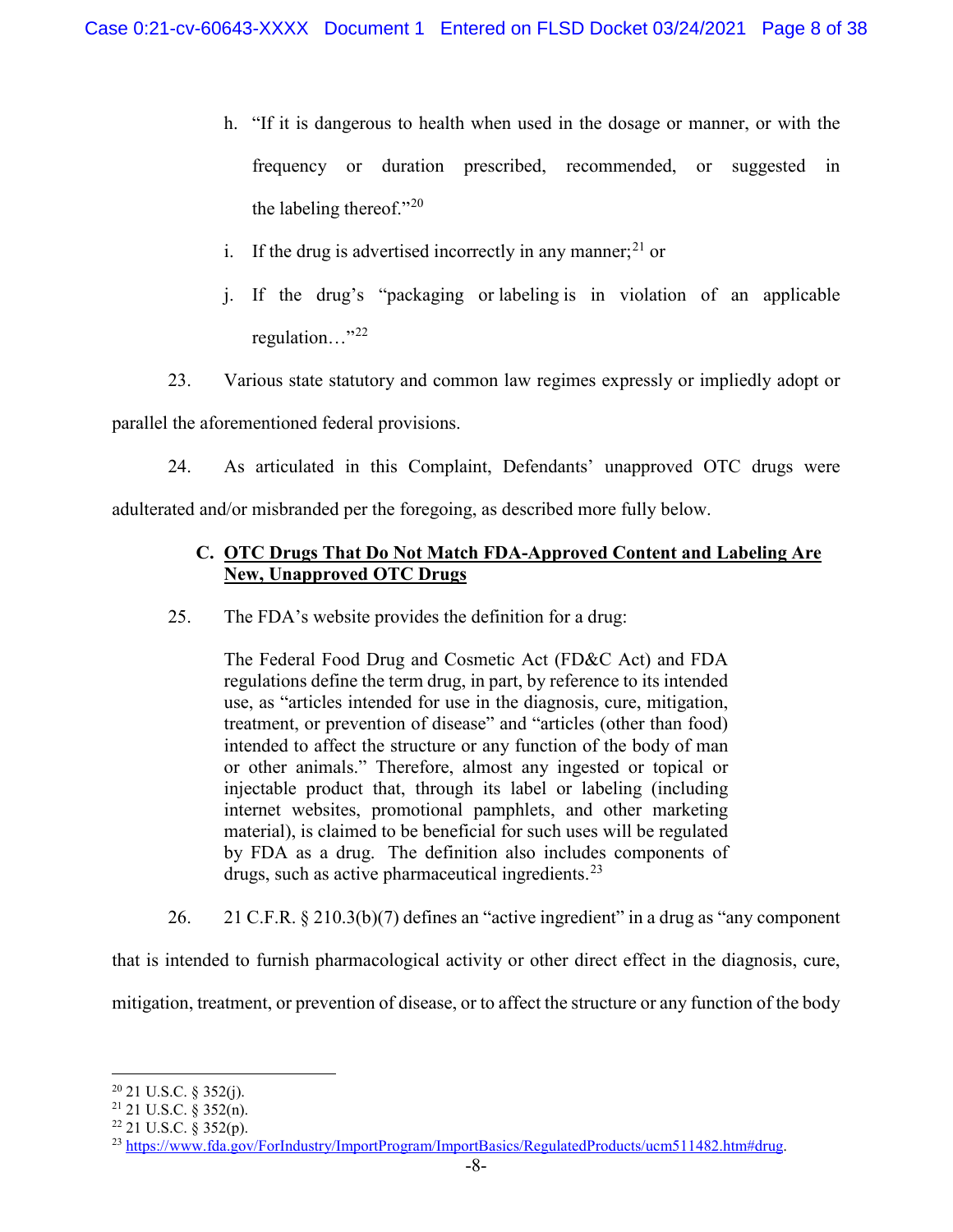### Case 0:21-cv-60643-XXXX Document 1 Entered on FLSD Docket 03/24/2021 Page 9 of 38

of man or other animals. The term includes those components that may undergo chemical change in the manufacture of the drug product and be present in the drug product in a modified form intended to furnish the specified activity or effect."<sup>[24](#page-8-0)</sup> An "inactive ingredient" is "any component other than an active ingredient."[25](#page-8-1)

27. An OTC drug that contains an ingredient that is different than those disclosed on the drug's label, or at levels not disclosed on the drug's label, is a new and unapproved drug.<sup>[26](#page-8-2)</sup>

28. At the very least and alternatively, drugs with different and dangerous ingredients than their brand-name counterparts are adulterated or misbranded under federal and state law, and the sale or introduction into commerce of adulterated or misbranded drugs is illegal.<sup>[27](#page-8-3)</sup>

29. The inclusion of additional ingredients (e.g., benzene) at undisclosed levels, and potentially other deviations, renders a drug unapproved, adulterated, and of lesser quality than that reflected in FDA-approved versions of the drug.

30. Plaintiff references federal law in this Complaint not in any attempt to enforce it, but to demonstrate that Plaintiff's state law claims alleged herein do not seek to impose any obligations on Defendants, beyond what is already required of them under federal law. Rather, the state law claims here seek to enforce state statutory and common law principles that are parallel to, and not addition to or pose an obstacle to, any obligations imposed on Defendants by federal law.

## **D. FDA Interim Limits on Impurities in Hand Sanitizer Products**

31. Prior to 2020, the FDA did not allow any benzene or similar ethanol-based impurities in hand sanitizer products because of the public health risk.

<span id="page-8-0"></span><sup>24</sup> https://www.accessdata.fda.gov/scripts/cdrh/cfdocs/cfcfr/CFRSearch.cfm?fr=210.3. 25 *See* 21 C.F.R. § 210.3(b)(8).

<span id="page-8-1"></span>

<span id="page-8-2"></span><sup>26</sup> *See generally* 21 C.F.R. § 310.3(h).

<span id="page-8-3"></span><sup>27</sup> *See generally* https://www.justice.gov/opa/pr/generic-drug-manufacturer-ranbaxy-pleads-guilty-and-agrees-pay-500-million-resolve-false (last accessed June 6, 2019).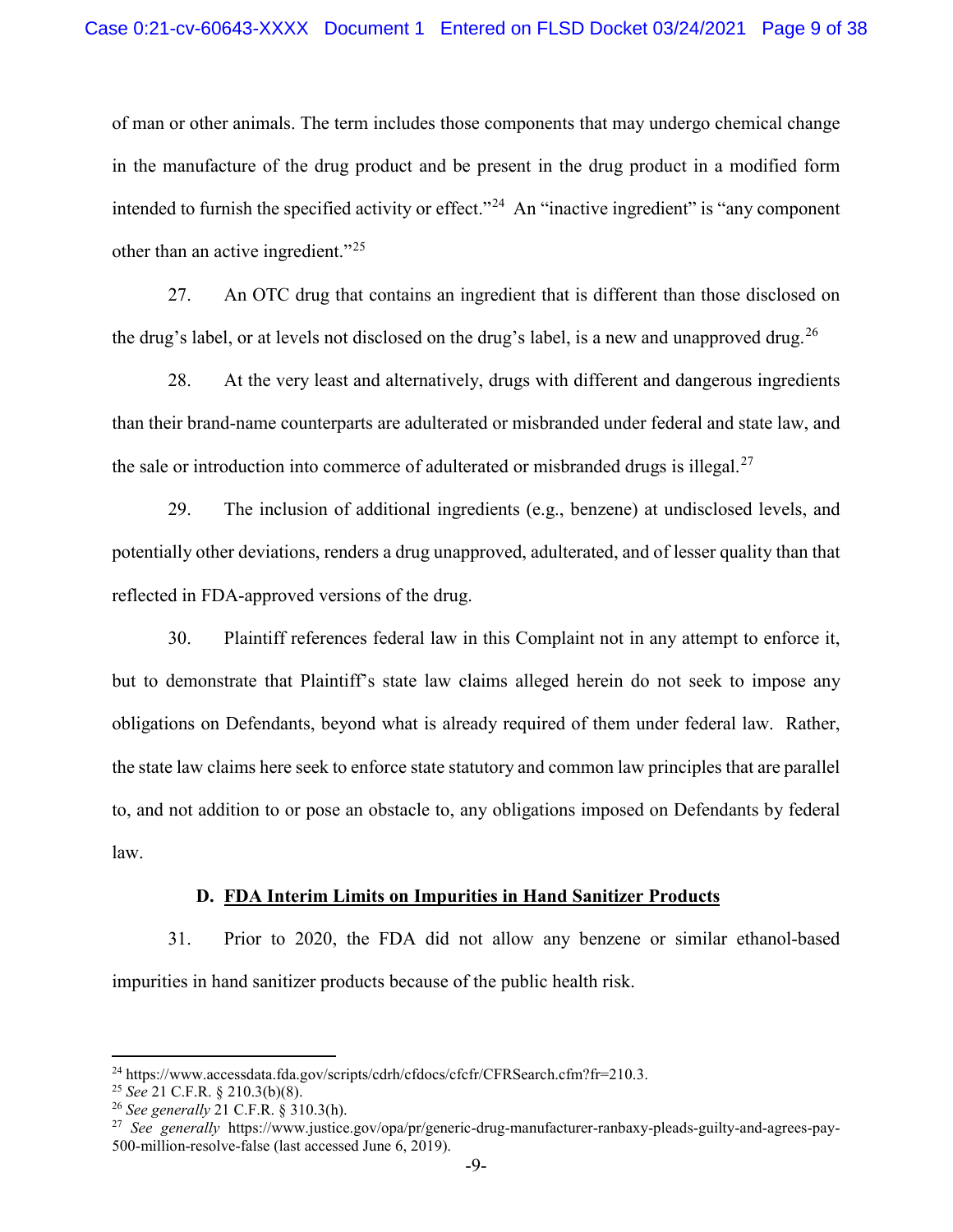32. However, the United States Secretary of Health and Human Services (HHS) declared a public health emergency on January 31, 2020 in connection with the then-emergent COVID-19 pandemic. $28$ 

33. Because of the public's grave concern over COVID-19, sales of hand sanitizer products, including Defendants' Hand Sanitizer Products, increased at a prodigious rate. Additionally, other companies sought to meet the public's demand and introduce new hand sanitizer products.

34. In response to the public crisis and tightened supply, the FDA issued a Temporary Policy for Preparation of Certain Alcohol-Based Hand Sanitizer Products During the Public Health Emergency (COVID-19), Guidance for Industry, in early March 2020 ("Interim Guidance").<sup>[29](#page-9-1)</sup> The FDA Guidance, which currently remains in effect, was updated March 27, 2020, April 15, 2020, June 1, 2020, August 7, 2020, and most recently February 10, 2021.

35. This FDA's Interim Guidance was issued and immediately effective "to communicate its policy for the temporary preparation of certain alcohol-based hand sanitizer products by firms that register their establishment with FDA as an over-the-counter (OTC) drug manufacturer, re-packager, or re-labeler to prepare alcohol-based hand sanitizers under the circumstances described in this guidance ('firms') for the duration of the public health emergency[.] $"30$  $"30$ 

36. The FDA observed that hand sanitizer products' public health importance had greatly increased during the COVID-19 crisis because "[h]and hygiene is an important part of the response to COVID-19. Washing hands often with soap and water for at least 20 seconds is essential, especially after going to the bathroom; before eating; and after coughing, sneezing, or

<span id="page-9-0"></span> <sup>28</sup> HHS Public Health Emergency Declaration, *available at* 

<span id="page-9-2"></span><span id="page-9-1"></span><https://www.phe.gov/emergency/news/healthactions/phe/Pages/2019-nCoV.aspx> (last visited Mar. 24, 2021). <sup>29</sup> *Available at* <https://www.fda.gov/media/136289/download> (last visited Mar. 24, 2021). <sup>30</sup> *Id.* at 1.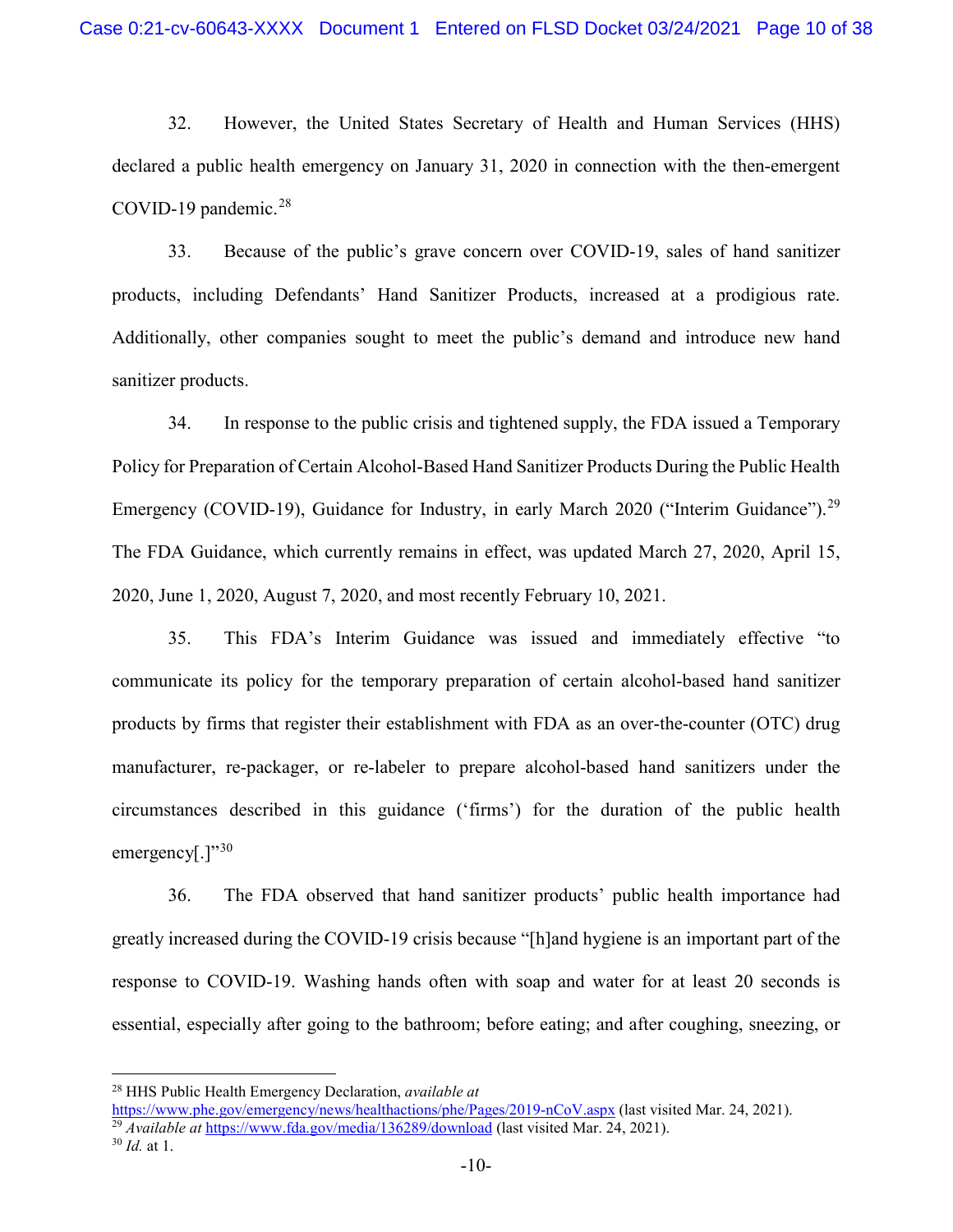blowing one's nose. If soap and water are not readily available, the Centers for Disease Control and Prevention (CDC) recommends consumers use an alcohol-based hand sanitizer that contains at least 60 percent alcohol (also referred to as ethanol or ethyl alcohol)."[31](#page-10-0)

37. Accordingly, in view of the public emergency, the FDA announced that it would not take regulatory action "against firms that prepare alcohol-based hand sanitizer for consumer use and for use as health care personnel hand rubs for the duration of the public health emergency[,]" provided, however, that the hand sanitizer products met certain criteria.<sup>[32](#page-10-1)</sup>

38. Among the criteria set forth by the FDA were quality standards and specifications hand sanitizer products. The criteria were informed by "FDA's experience in which data submitted by fuel ethanol manufacturers producing ethanol via fermentation and distillation indicated that at least some fuel ethanol products included harmful chemicals, including gasoline and benzene, which is a known human carcinogen (cancer-causing agent)."<sup>[33](#page-10-2)</sup>

39. Because of the risk associated with dangerous impurities such as benzene, the FDA set interim limits for the use of the following ethanol-related impurities that can be present in hand sanitizer products: [34](#page-10-3)

| Table 1                     |                                 |
|-----------------------------|---------------------------------|
| Impurity                    | Interim Limit under this policy |
| Methanol                    | NMT 630 ppm                     |
| <b>Benzene</b>              | NMT <sub>2</sub> ppm            |
| Acetaldehyde                | NMT 50 ppm*                     |
| Acetal (1,1-diethoxyethane) | NMT 50 ppm                      |
| Sum of all other impurities | NMT 300 ppm                     |

40. Notably, the FDA's interim limits "does not apply to hand sanitizer gel or foam

<span id="page-10-0"></span> <sup>31</sup> *Id.* at 2.

<span id="page-10-1"></span><sup>32</sup> *Id.* a 3.

<span id="page-10-2"></span><sup>33</sup> *Id.* at 10.

<span id="page-10-3"></span><sup>34</sup> *Id.*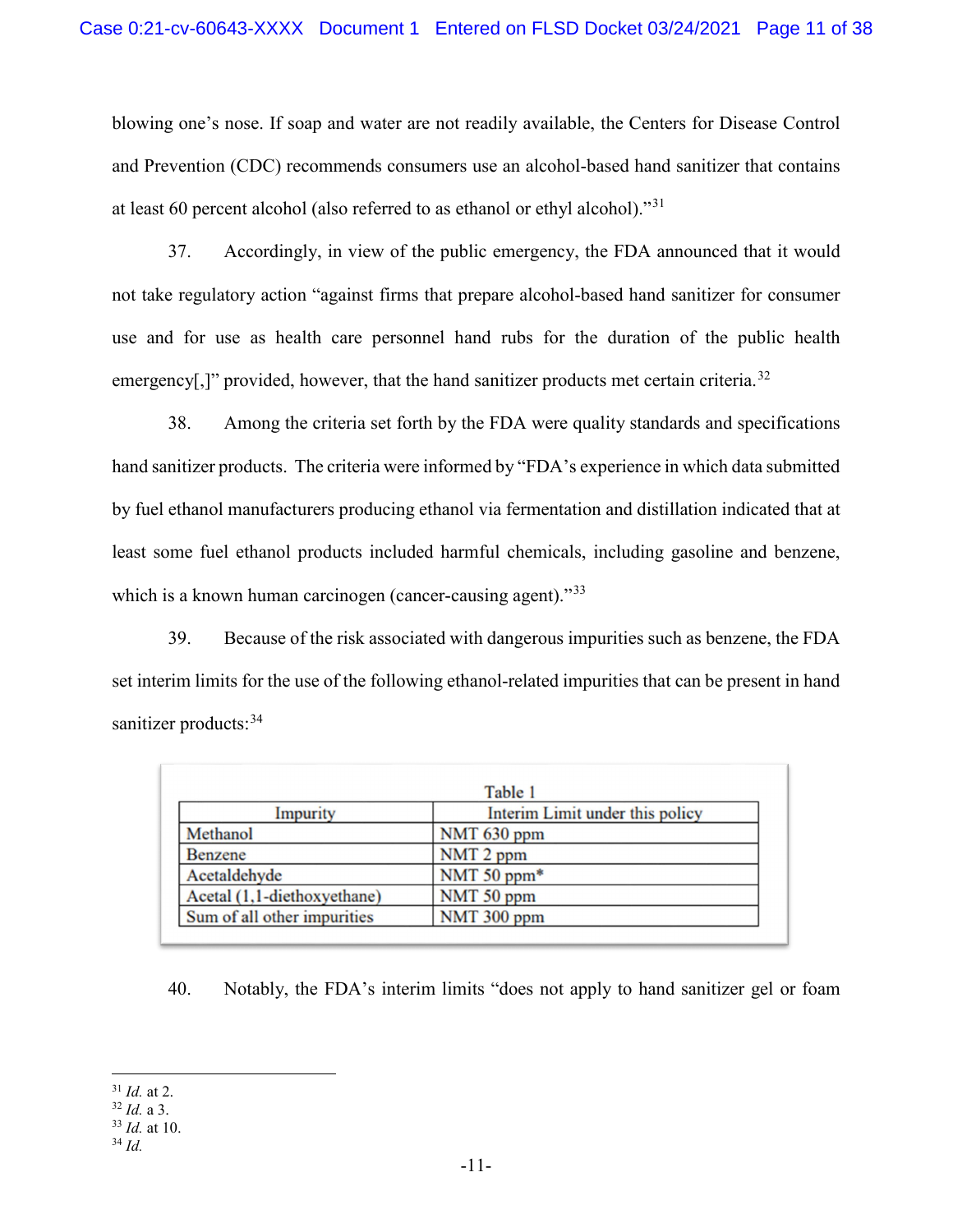products because different or additional ingredients may impact the quality and potency of the product."<sup>[35](#page-11-0)</sup>

41. The FDA also advised that any firm wishing to use ethanol-related substances in their hand sanitizer product "should test the ethanol (or have a third party laboratory conduct testing) to identify the levels of impurities listed in the USP monograph as well as any other potentially harmful impurities that may be present given the manufacturing environment.<sup>356</sup>

# **E. Defendants Did Not Disclose the Unacceptable Levels of Benzene in Their Hand Sanitizer Products**

42. A manufacturer is required to give adequate directions for the use of a pharmaceutical drug such that a "layman can use a drug safely and for the purposes for which it is intended," $37$  and conform to requirements governing the appearance of the label. $38$ 

43. "Labeling" encompasses all written, printed or graphic material accompanying the drug or device.<sup>[39](#page-11-4)</sup>

44. If a manufacturer labels a drug but omits or misstates ingredients, that renders the drug misbranded.[40](#page-11-5)

45. Prior to the FDA's Interim Guidance, the labeling for Defendants' Hand Sanitizer Products did not disclose the presence of any benzene.

46. This was consistent with FDA's view, as the agency had not issued formal guidance prior to COVID-19 that sanctioned *any* levels of benzene in hand sanitizer products.

47. Following the FDA's Interim Guidance first issued in March 2020, trace amounts of a benzene impurity, at 2ppm (parts per million), would have been permissible.

- <span id="page-11-2"></span><sup>37</sup> 21 C.F.R. § 201.5.
- <span id="page-11-3"></span><sup>38</sup> 21 C.F.R. § 801.15.

<span id="page-11-0"></span> <sup>35</sup> *Id.* at 7.

<span id="page-11-1"></span><sup>36</sup> *Id.*

<span id="page-11-4"></span><sup>39</sup> *Id.* 65 Fed. Reg. 14286 (March 16, 2000).

<span id="page-11-5"></span><sup>40</sup> 21 C.F.R. § 201.6; 201.10.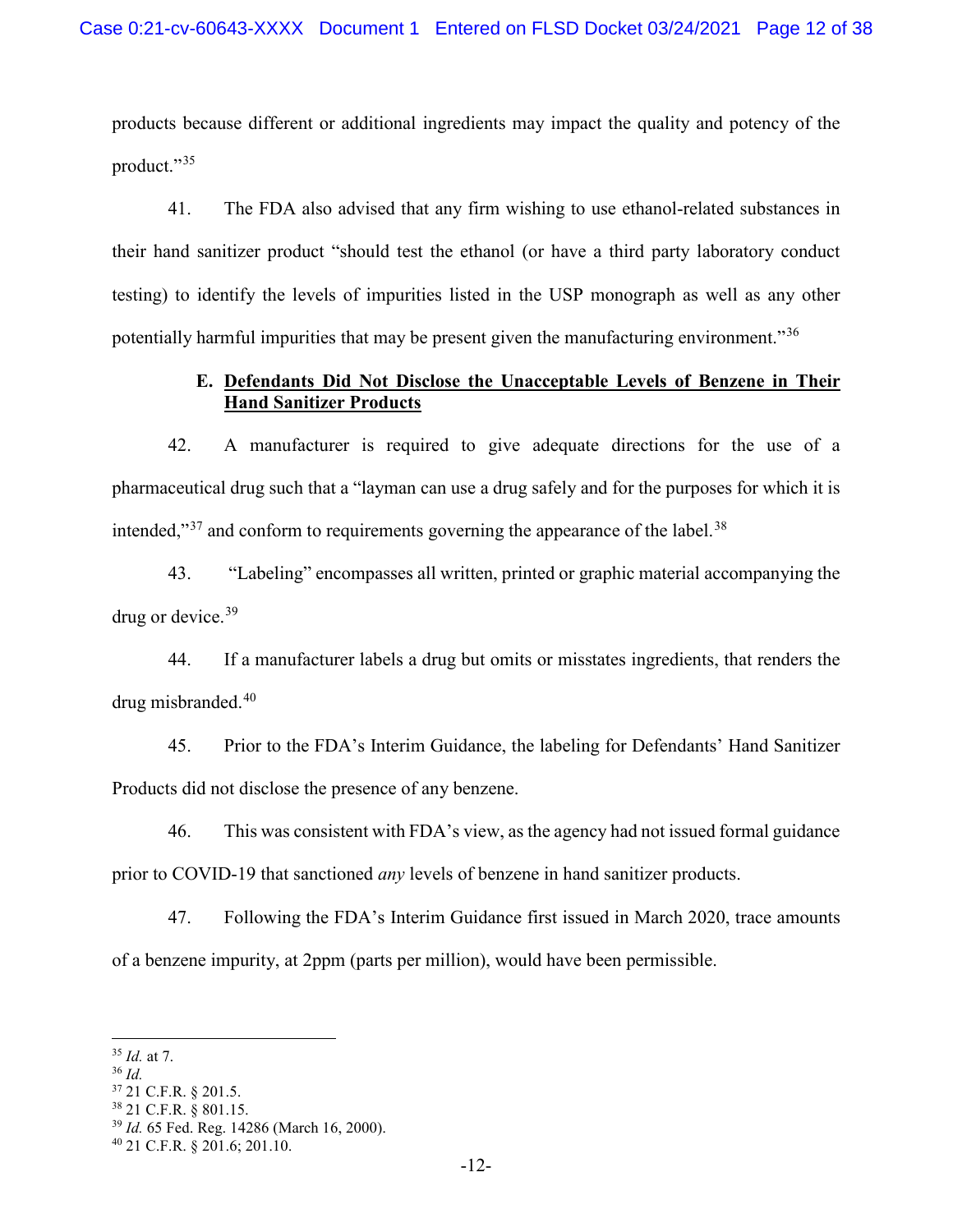48. However, upon information and belief, Defendants did not amend their products' labels to disclose the presence of *any* benzene in their Hand Sanitizer Products. Defendants did not disclose, on their products' labels or otherwise, whether they tested their Hand Sanitizer Products for benzene as directed by the FDA.

49. On March 24, 2021, Valisure, an independent pharmacy submitted a Citizen Petition to the FDA concerning its testing of various Hand Sanitizer Products.

50. Valisure is an "online pharmacy currently licensed in 38 states and an analytical laboratory that is ISO 17025 accredited by the International Organization for Standardization." Valisure also is registered with the Drug Enforcement Administration and the FDA.

51. Valisure conducted its own independent testing of various hand sanitizer products, including Defendants' Hand Sanitizer Products.

52. The tests conducted by Valisure show that Defendants' Hand Sanitizer Products contain high levels of benzene.

53. The testing protocol utilized by Valisure, detected benzene in Defendants' Hand Sanitizer Products at levels much higher than zero (the level permissible prior to COVID-19) as well as the interim limits set forth in the FDA's Interim Guidance first published in March 2020.

54. Valisure's testing found benzene present at levels in the Hand Sanitizer Products ranging from 2.2ppm to 16.1ppm – all of which were over the 2ppm interim level (assuming it even applied to the product, i.e., if the product was not a gel or foam).

# **F. Each Defendant Had an Obligation to Test and Otherwise Ensure Its Hand Sanitizer Products Did Not Contain Dangerous, Undisclosed Benzene Impurities**

## **1. Manufacturer/Distributor Defendant(s)**

55. As a manufacturer or distributor of an OTC drug, Virgin Scent had a duty to ensure that their Hand Sanitizer Products did not contain benzene impurities.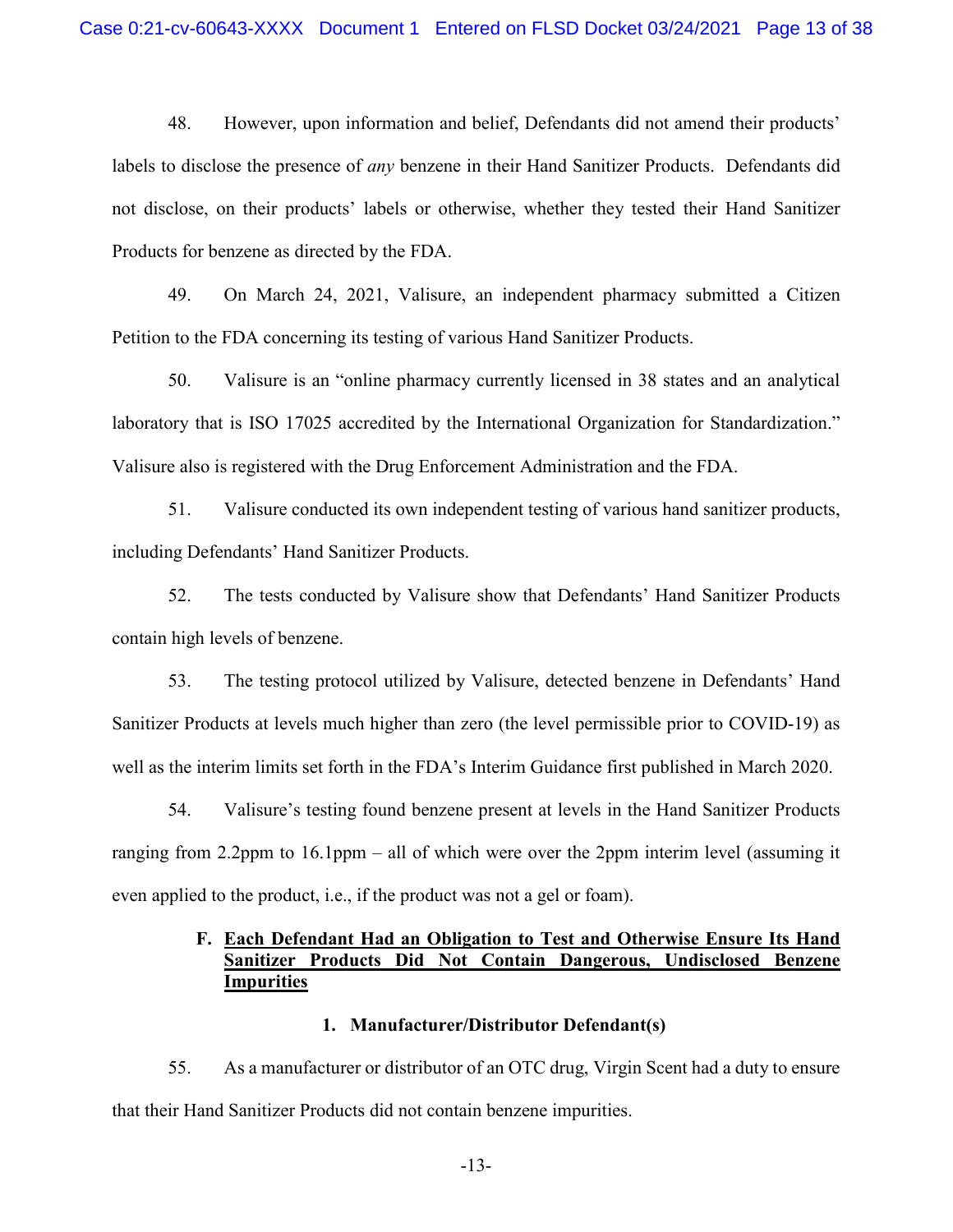56. Prior to the FDA's Interim Guidance, Virgin Scent had a duty to ensure that their Hand Sanitizer Products did not contain any benzene impurities, consistent with the FDAapproved labeling for any of their Hand Sanitizer Products.

57. Virgin Scent did not disclose to Plaintiff, consumers, or otherwise that – prior to the FDA's Interim Guidance – any of its Hand Sanitizer Products contained *any* amount of benzene.

58. Following the FDA's Interim Guidance, Virgin Scent did not disclose to Plaintiff, consumers, or otherwise that any of its Hand Sanitizer Products contained benzene far in excess of the interim limit set by the FDA.

59. Upon information and belief, Virgin Scent did not take reasonable steps to test or otherwise assure that its Hand Sanitizer Products either did not contain any benzene (prior to the FDA's Interim Guidance) or did not contain benzene in excess of the FDA's interim limits (following issuance of the FDA's Interim Guidance). Had Virgin Scent done so, they would have discovered, as Valisure was able to discover, that its products contained benzene at levels in excess of the FDA's interim limits.

60. Virgin Scent represented and warranted to its customers, consumers, and the public in general that its Hand Sanitizer Products were of merchantable quality and complied with federal and analogous state law, and did not contain undisclosed impurities such as benzene.

#### **2. Retailer Defendant(s)**

61. As a retail seller of an OTC drug, Walmart had a duty to ensure that the Hand Sanitizer Products they sourced and in turn sold to consumers did not contain benzene impurities. Prior to the FDA's Interim Guidance, Walmart had a duty to ensure that their Hand Sanitizer Products did not contain any benzene impurities, consistent with the FDA-approved labeling for any of their Hand Sanitizer Products.

-14-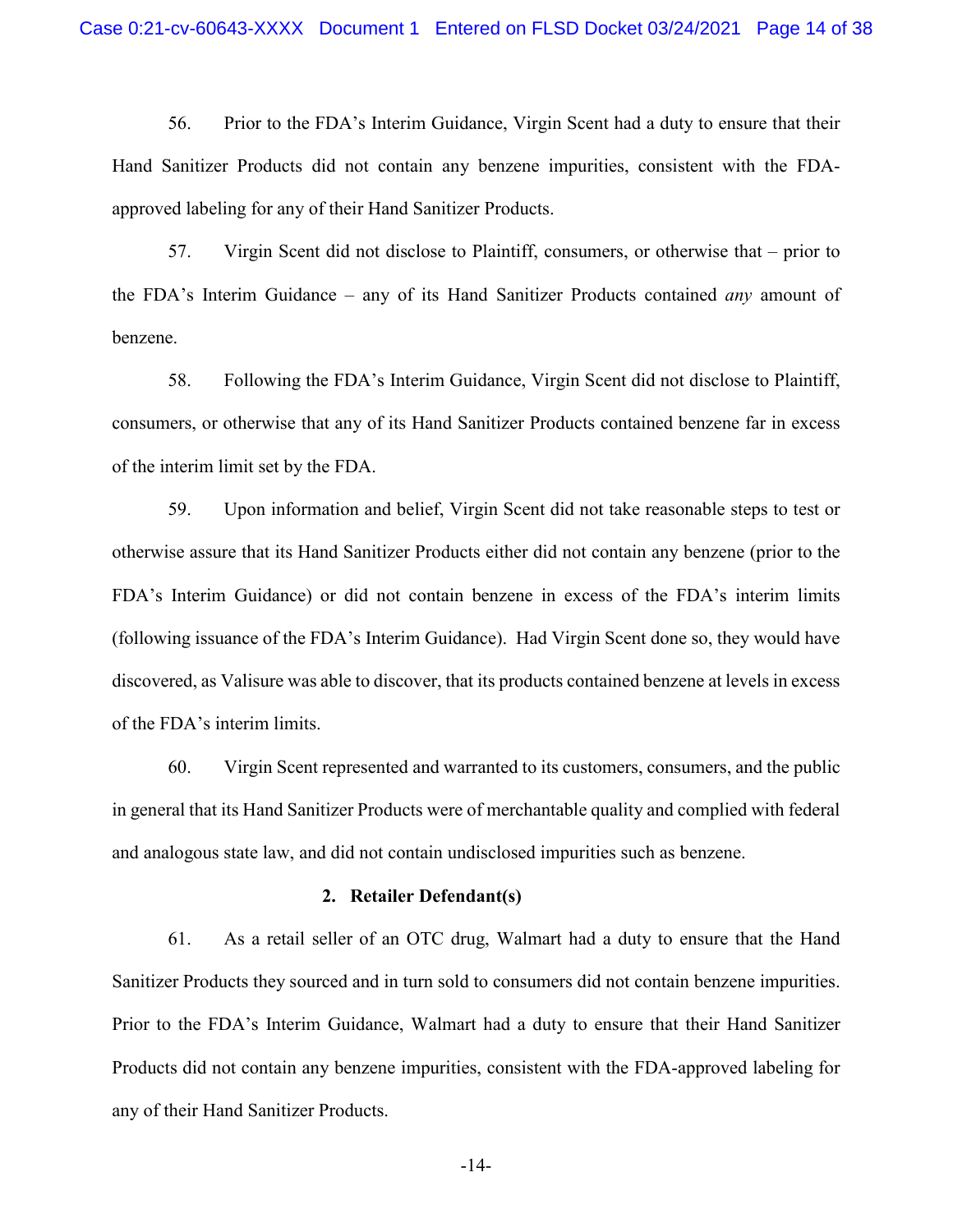62. Walmart did not disclose to Plaintiff, consumers, or otherwise that – prior to the FDA's Interim Guidance – any of its Hand Sanitizer Products contained *any* amount of benzene.

63. Following the FDA's Interim Guidance, Walmart did not disclose to Plaintiff, consumers, or otherwise that any of its Hand Sanitizer Products contained benzene far in excess of the interim limit set by the FDA.

64. Upon information and belief, Walmart did not take reasonable steps to test – either itself or requesting that its supplier test – or otherwise assure that its Hand Sanitizer Products either did not contain any benzene (prior to the FDA's Interim Guidance) or did not contain benzene in excess of the FDA's interim limits (following issuance of the FDA's Interim Guidance). Had Walmart done so, they would have discovered, as Valisure was able to discover, that its products contained benzene at levels in excess of the FDA's interim limits.

65. Walmart represented and warranted to its customers, consumers, and the public in general that its Hand Sanitizer Products were of merchantable quality and complied with federal and analogous state law, and did not contain undisclosed impurities such as benzene.

## **G. Plaintiff's Experience**

66. In March 2021, Plaintiff purchased Defendants' Hand Sanitizer Products at a Walmart location in Florida.

67. Specifically, Plaintiff purchased for personal or household use two bottles of Artnaturals scent free hand sanitizer.

68. Neither the products' label, nor anything else published by Walmart or Virgin Scent, disclosed that the product contained benzene, let alone at levels above the FDA's interim limits.

69. In fact, these products are gels; as such, the FDA's interim limits do not even apply to them.

-15-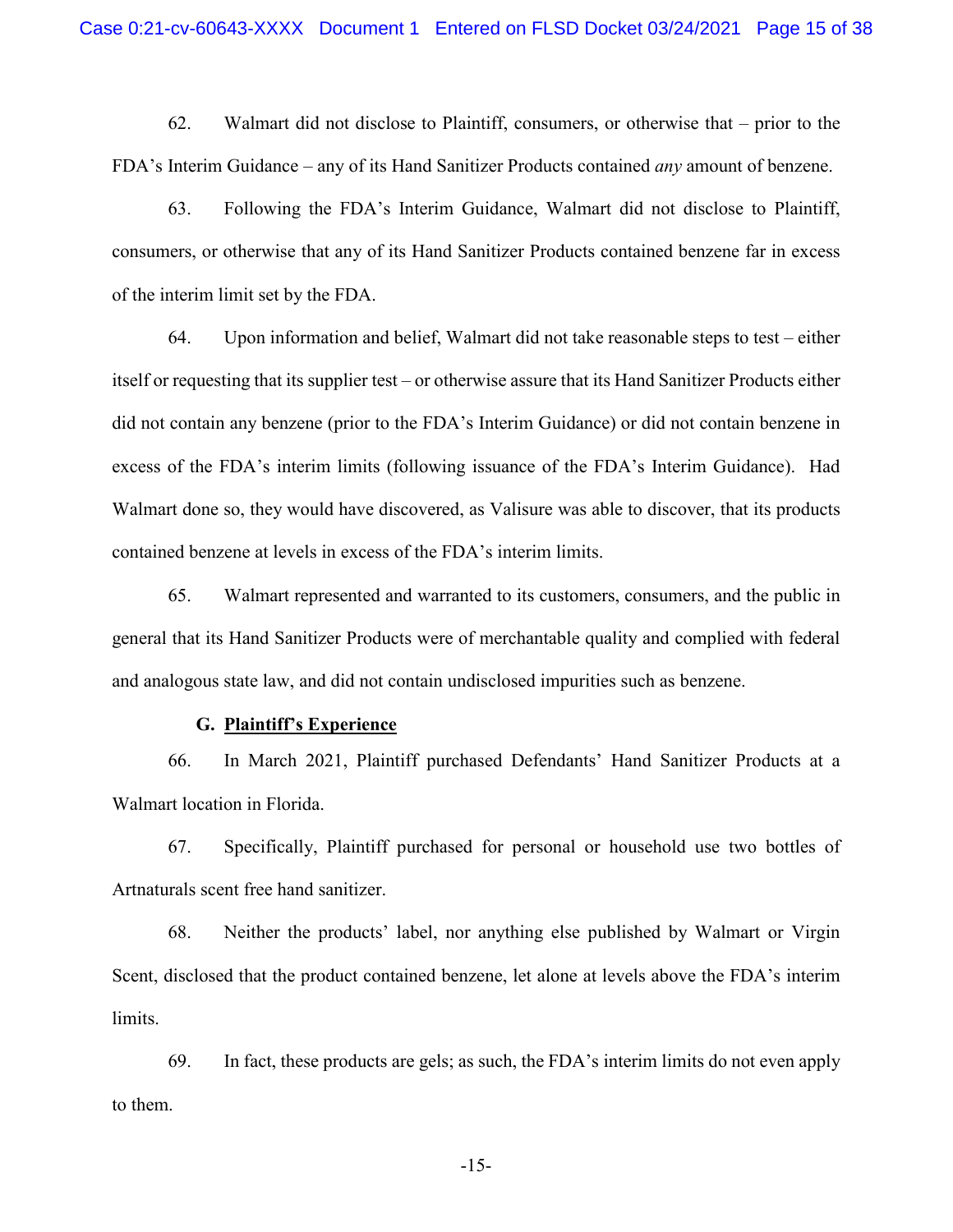70. Plaintiff relied on the representations and statements in the product label or otherwise in purchasing these Hand Sanitizer Products. She would not have purchased them had she known that they contained benzene.

#### **H. Fraudulent Concealment, Tolling, and Continuing Violations**

71. Plaintiff and other class members' causes of action could not and did not accrue until the date Valisure's Citizen Petition became public on March 24, 2021.

72. Plaintiff and other class members exercised reasonable diligence but could not discover Defendants' wrongful conduct prior to Valisure's Citizen Petition.

73. For instance, no Defendant revealed to the public that their Hand Sanitizer Product contained benzene or the levels of benzene, or that the products were adulterated, misbranded, and/or unapproved.

74. To the contrary, each Defendant continued to represent and warrant that their Hand Sanitizer Products were merchantable, fit for their intended purpose, and were of the quality and composition as marketed.

75. Because of this, Plaintiff and other class members did not discover, nor could they have discovered through reasonable and ordinarily diligence, each Defendant's deceptive, fraudulent, and unlawful conduct alleged herein. Defendants' false and misleading explanations, or obfuscations, lulled Plaintiff and other class members into believing that the prices paid for Hand Sanitizer Products were appropriate for what they believed to be non-adulterated or -nonmisbranded drugs despite their exercise of reasonable and ordinary diligence.

76. Alternatively, any statute of limitation or prescriptive period is equitably tolled on account of fraudulent concealment. Defendants each affirmatively concealed from Plaintiff and other class members their unlawful conduct. Each Defendant affirmatively strove to avoid disclosing their knowledge or the true nature of their Hand Sanitizer Products, and the fact that

-16-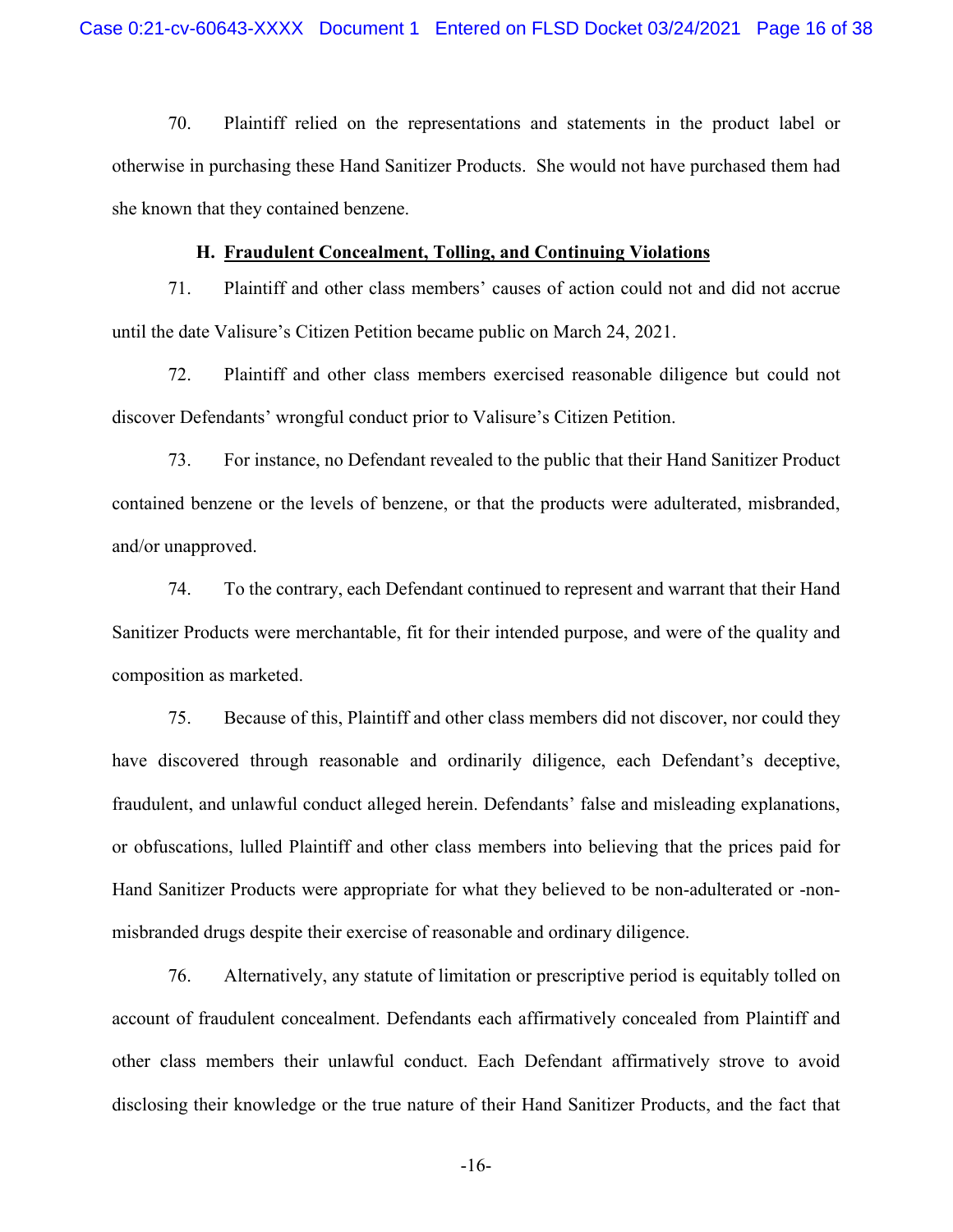those products were adulterated, misbranded, and/or contained benzene at all or above the FDA's interim limits.

77. As a result of each Defendant's affirmative and other acts of concealment, any applicable statute of limitations affecting the rights of Plaintiff or other class members has been tolled. Plaintiff and/or other class members exercised reasonable diligence by among other things promptly investigating and bringing the allegations contained herein. Despite these or other efforts, Plaintiff were unable to discover, and could not have discovered, the unlawful conduct alleged herein at the time it occurred or at an earlier time so as to enable this complaint to be filed sooner.

78. Additionally, the revelations revealed by Valisure's Citizen Petition may be only the top of the iceberg. Because of Defendants' and non-parties' ongoing fraud and deception, the full scope of Defendants' and non-parties' unlawful conduct is not yet known.

# **V. CLASS ACTION ALLEGATIONS**

79. Plaintiff brings this action both individually and as a class action pursuant to Fed. R. Civ. P. 23(a), 23(b)(2) and 23(b)(3) against Defendants on Plaintiff's own behalf and on behalf of the Nationwide Class(es) defined below:

> All individuals and entities in the United States and its territories and possessions who, since at least January 1, 2015 to the present, paid any amount of money for a Hand Sanitizer Product (intended for personal or household use) that was manufactured, distributed, or sold by any Defendant.

80. Plaintiff also alleges the following Florida Subclass:

All individuals and entities in Florida and its territories and possessions who, since at least January 1, 2015 to the present, paid any amount of money for a Hand Sanitizer Product (intended for personal or household use) that was manufactured, distributed, or sold by any Defendant.

81. Excluded from the Class(es)es are: (a) any judge or magistrate presiding over this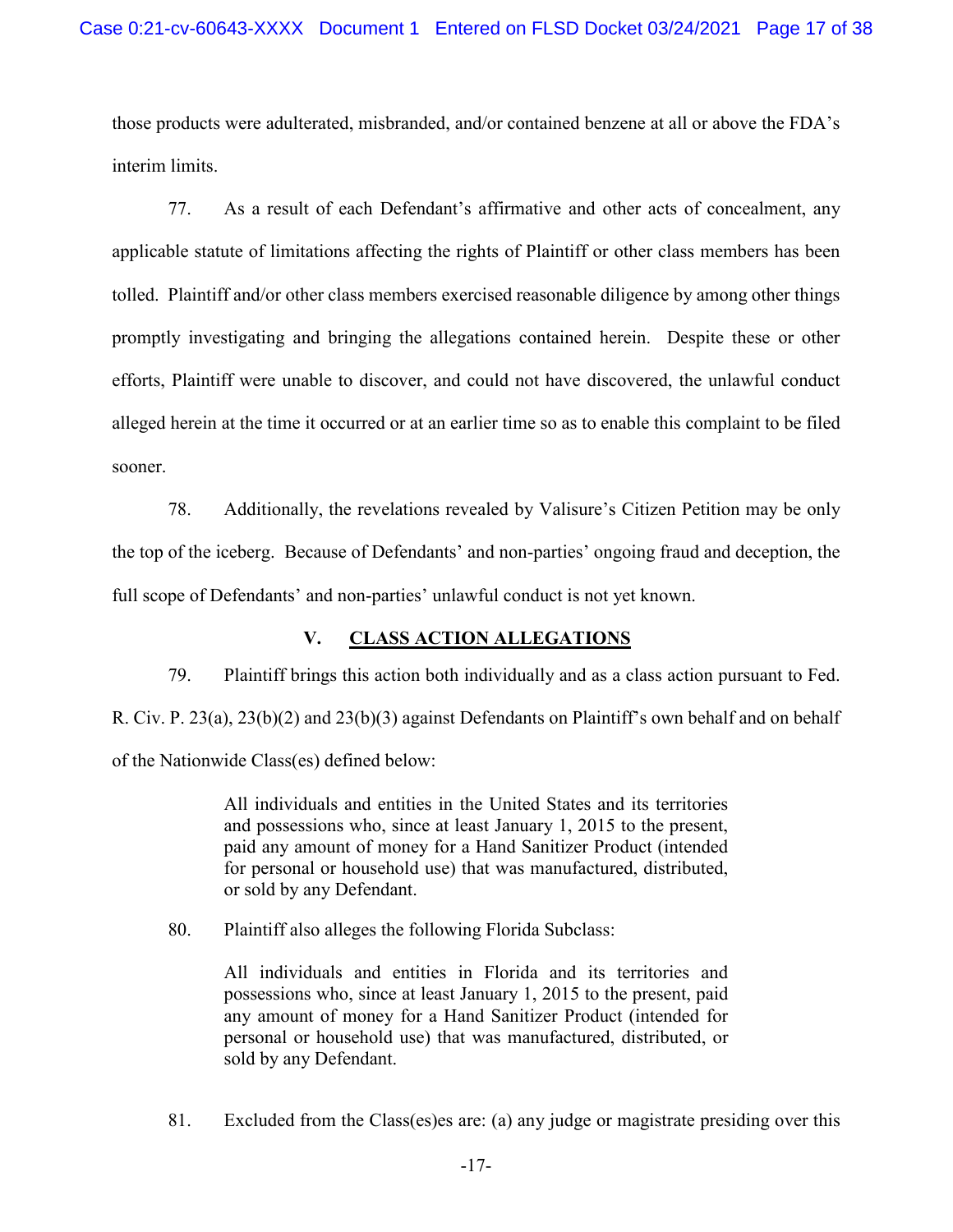action, and members of their families; (b) Defendants and their employees, officers, directors, and agents; (c) Defendants' legal representatives, assigns and successors; and (d) all persons who properly execute and file a timely request for exclusion from any Court-approved class.

82. Plaintiff reserves the right to narrow or expand the foregoing class definitions, or to create or modify subclasses as the Court deems necessary.

83. Plaintiff meets the prerequisites of Rule 23(a) to bring this action on behalf of the Class(es).

84. **Numerosity**: While the exact number of class members cannot be determined without discovery, they are believed to consist of potentially millions of consumers nationwide. The Class(es)es are therefore so numerous that joinder of all members is impracticable.

85. **Commonality**: Common questions of law and fact exist as to all class members, including but not limited to:

- a. Whether each Defendant made express or implied warranties to Plaintiff and other class members regarding their Hand Sanitizer Products;
- b. Whether each Defendant's Hand Sanitizer Products were adulterated, misbranded, or otherwise contained undisclosed benzene impurities, and the levels of such impurities;
- c. Whether Defendant violated cGMPs regarding the manufacture, sourcing, or testing of their Hand Sanitizer Products;
- d. Whether each Defendant falsely claimed that its Hand Sanitizer Products were merchantable, fit for intended purposes, and otherwise of the quality and composition represented;
- e. Whether each Defendant affirmatively or negligently misrepresented or omitted facts regarding its manufacture, sale, or testing of its Hand Sanitizer Products;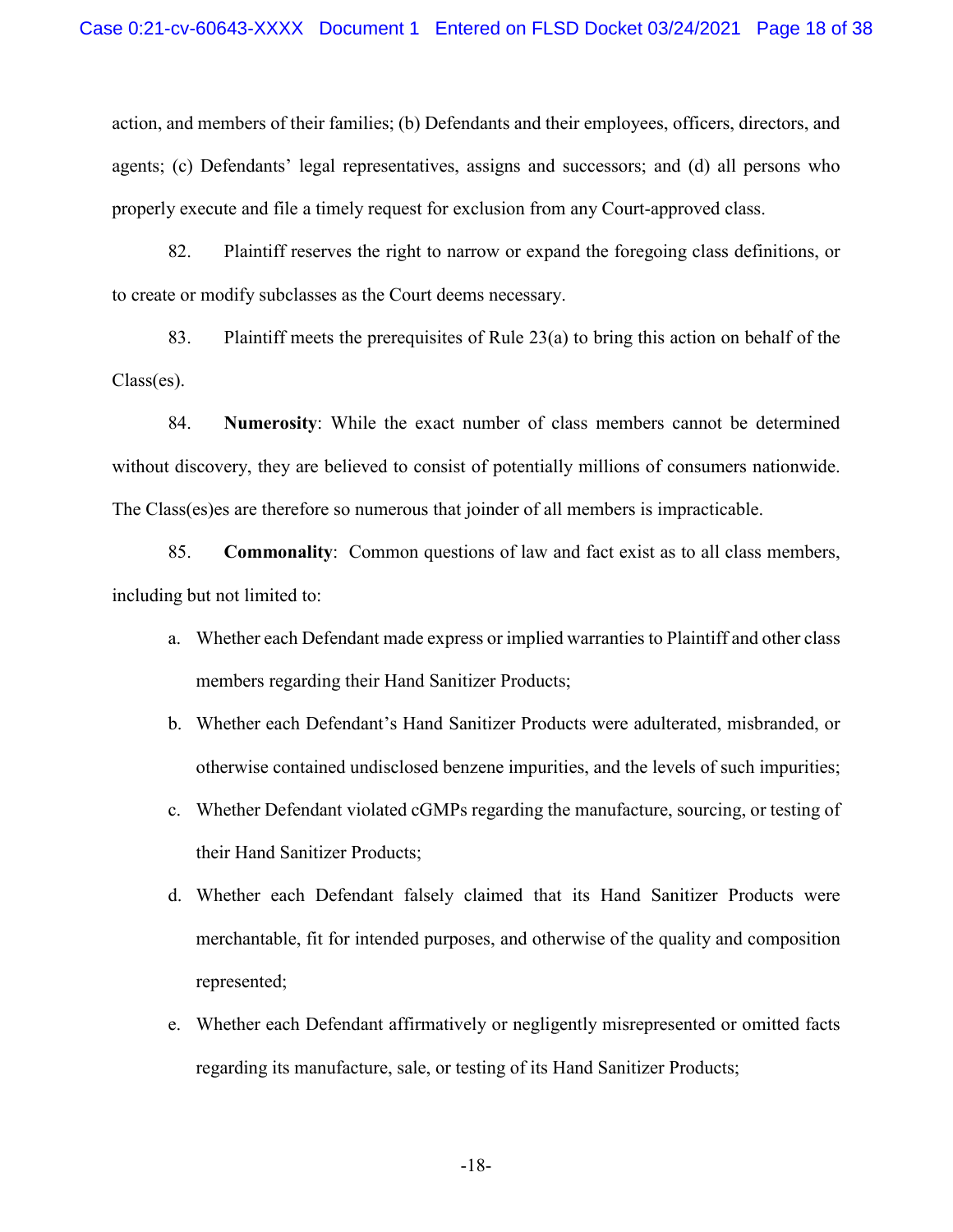- f. Whether Plaintiff and other class members have been injured as a result of each Defendant's unlawful conduct, and the amount of their damages;
- g. Whether a common damages model can calculate damages on a class-wide basis;
- h. When Plaintiff's and other class members' causes of action accrued; and
- i. Whether Defendants fraudulently concealed Plaintiff's and other class member's causes of action.

86. **Typicality**: Plaintiff's claims are typical of other class members' claims. Plaintiff and other class members all suffered the same type of economic harm. Plaintiff has substantially the same interest in this matter as all other class members, and their claims arise out of the same set of facts and conduct as the claims of all other class members.

87. **Adequacy of Representation**: Plaintiff is committed to pursuing this action and have retained competent counsel experienced in pharmaceutical litigation, consumer fraud litigation, class actions, and federal court litigation. Accordingly, Plaintiff and Plaintiff's counsel will fairly and adequately protect the interests of other class members. Plaintiff' claims are coincident with, and not antagonistic to, those of the other class members they seek to represent. Plaintiff has no disabling conflicts with other class members and will fairly and adequately represent the interests of class members.

88. The elements of Rule 23(b)(2) are met. Defendants have acted on grounds that apply generally to all class members so that preliminary and/or final injunctive relief and corresponding declaratory relief is appropriate respecting the Class(es) as a whole.

89. The requirements of Rule  $23(b)(3)$  are met. The common questions of law and fact enumerated above predominate over the questions affecting only individual class members, and a class action is the superior method for fair and efficient adjudication of the controversy. Although many other class members have claims against Defendants, the likelihood that individual class

-19-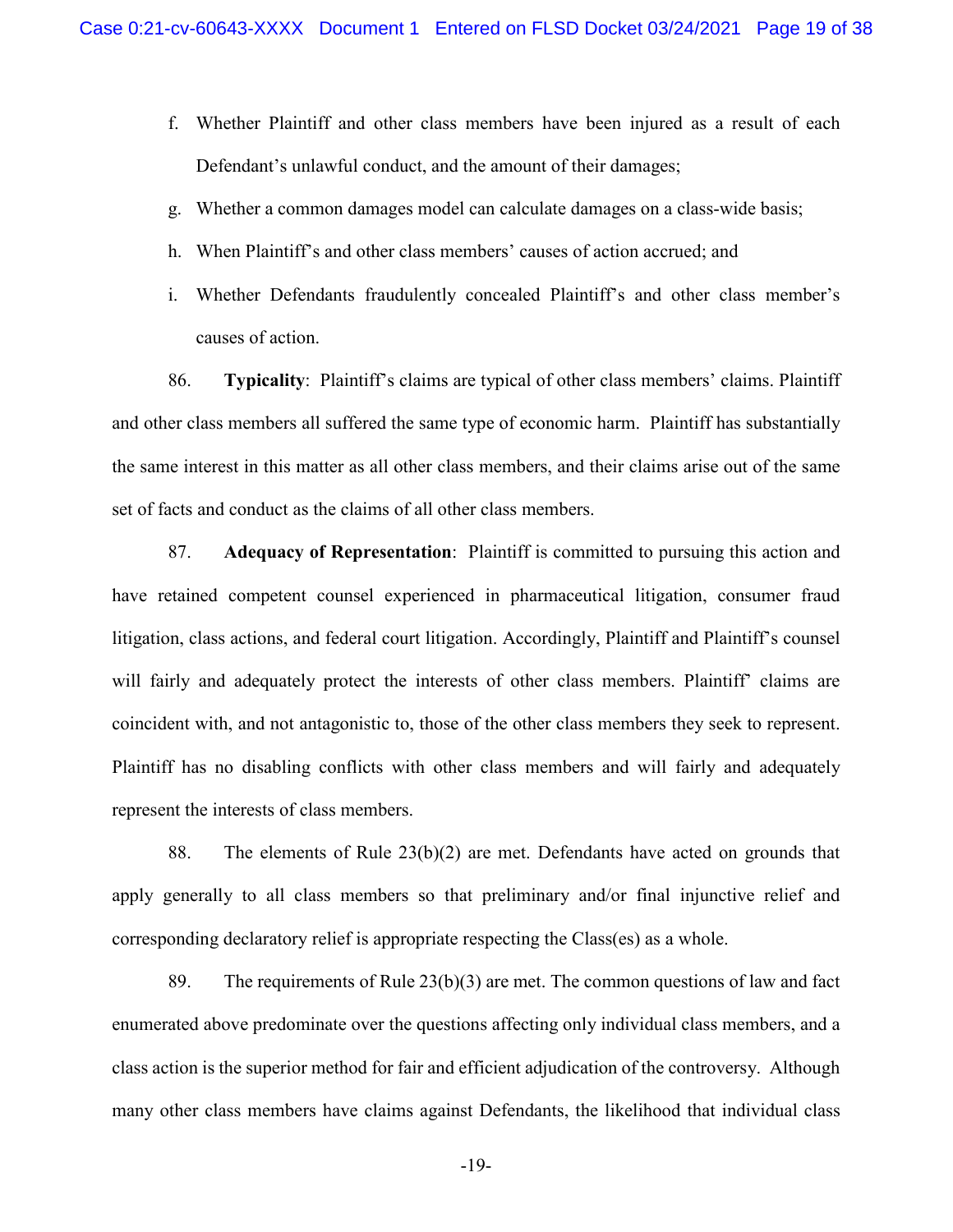members will prosecute separate actions is remote due to the time and expense necessary to conduct such litigation. Serial adjudication in numerous venues would not be efficient, timely or proper. Judicial resources would be unnecessarily depleted by resolution of individual claims. Joinder on an individual basis of thousands of claimants in one suit would be impractical or impossible. In addition, individualized rulings and judgments could result in inconsistent relief for similarly situated plaintiffs. Plaintiff's counsel, highly experienced in pharmaceutical litigation, consumer fraud litigation, class actions, and federal court litigation, foresee little difficulty in the management of this case as a class action.

# **FIRST CAUSE OF ACTION BREACH OF EXPRESS WARRANTIES**

90. Plaintiff re-alleges and incorporates the preceding paragraphs as if fully set forth herein.

91. This cause of action is alleged on behalf of all class members against all Defendants.

92. Plaintiff, and each member of the Class(es), formed a contract with Defendants at the time Plaintiff and the other Class(es) members purchased Hand Sanitizer Products. The terms of the contract include the promises and affirmations of fact made by Defendants on the Hand Sanitizer Products' packaging and through marketing and advertising, including that the product would be of the quality and character as represented. This labeling, marketing, and advertising constitute express warranties and became part of the basis of the bargain, and are part of the standardized contract between Plaintiff and the members of the Class(es) and Defendants.

93. Each Defendant expressly warranted that its Hand Sanitizer Products were fit for its ordinary use, i.e., as an FDA-approved OTC drug, were safe and effective for intended use, and did not contain any undisclosed impurities.

94. Each Defendant sold Hand Sanitizer Products that they expressly warranted were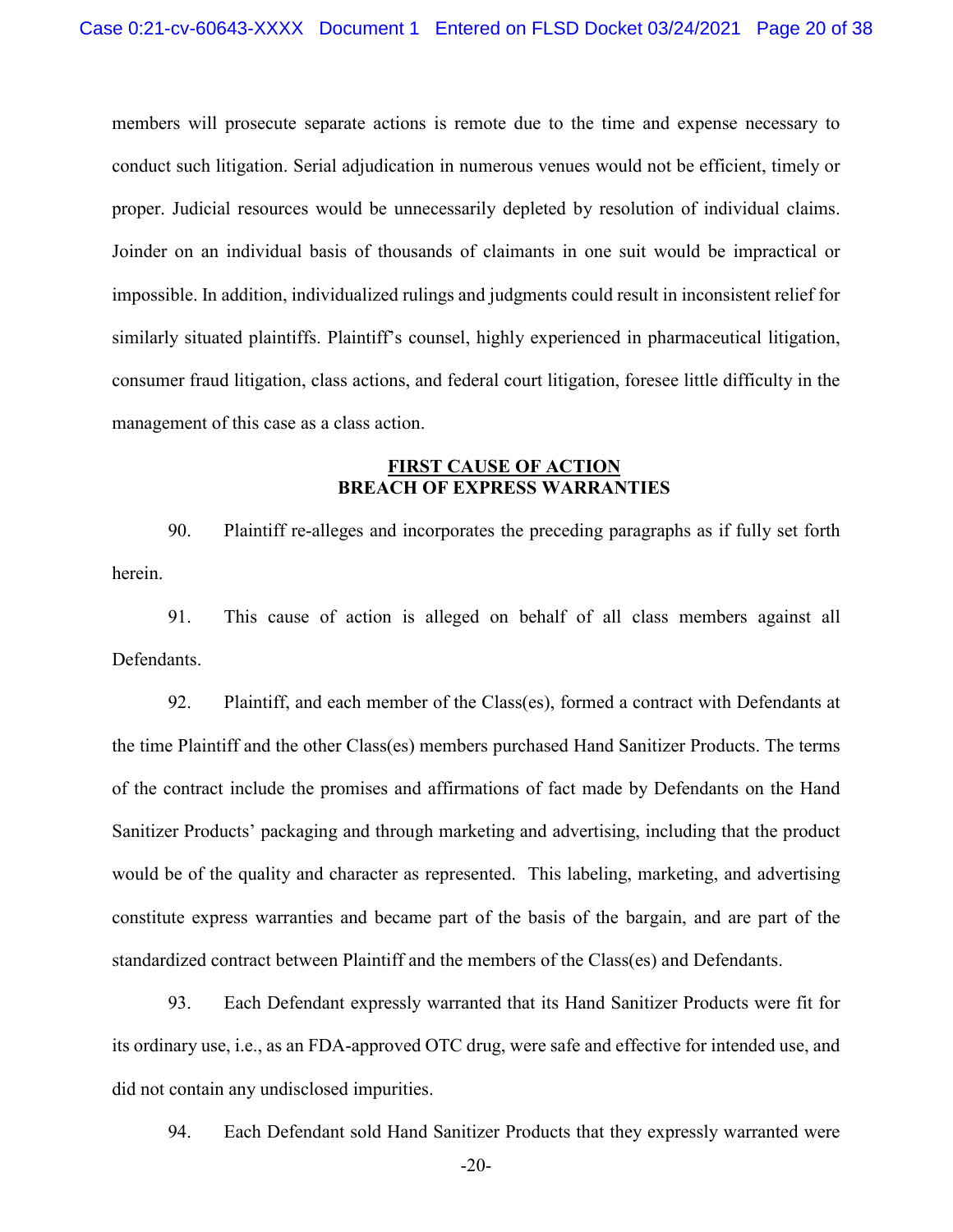compliant with cGMP and not adulterated or misbranded, or otherwise contained undisclosed levels of benzene or other impurities.

95. Each Defendant's Hand Sanitizer Products did not conform to each Defendant's express representations and warranties because the product was not manufactured in compliance with cGMP and was adulterated and misbranded, or contained undisclosed impurities.

96. At all times relevant all fifty States and the District of Columbia and Puerto Rico have codified and adopted the provisions of the Uniform Commercial Code governing the warranty of merchantability and fitness for ordinary purpose: Ala. Code § 7-2-313; Alaska Stat. § 45.02.313; Ariz. Rev. Stat. Ann. § 47-2313; Ark. Code. Ann. § 4-2-313; Cal. Com. Code § 2313; Colo. Rev. Stat. § 4-2-313; Conn. Gen. Stat. Ann. § 42a-2-313; 6 Del. Code. § 2-313; D.C. Code. § 28:2-313; Fla. Stat. Ann. § 672.313; Ga. Code. Ann. § 11-2-313; Haw. Rev. Stat. § 490:2-313; Idaho Code § 28-2-313; 810 Ill. Comp. Stat. Ann. 5/2-313; Ind. Code Ann. § 26-1-2-313; Kan. Stat. Ann. § 84-2-313; Ky. Rev. Stat. Ann. § 355.2-313; 11 Me. Rev. Stat. Ann. § 2-313; Md. Code. Ann. § 2-313; Mass. Gen. Law Ch. 106 § 2-313; Mich. Comp. Laws Ann. § 440.2313; Minn. Stat. Ann. § 336.2-313; Miss. Code Ann. § 75-2-313; Mo. Rev. Stat. § 400.2-313; Mont. Code Ann. § 30-2-313; Nev. Rev. Stat. U.C.C. § 104.2313; N.H. Rev. Ann. § 382-A:2-313; N.J. Stat. Ann. § 12A:2-313; N.M. Stat. Ann. § 55-2-313; N.Y. U.C.C. Law § 2-313; N.C. Gen. Stat. Ann. § 25-2-313; N.D. Stat. § 41-02-313; Ohio Rev. Code Ann. § 1302.26; Okla. Stat. tit. 12A § 2-313; Or. Rev. Stat. § 72.3130; 13 Pa. C.S. § 2313; P.R. Laws. Ann. Tit. 31, § 3841*, et seq.*; R.I. Gen. Laws § 6A-2-313; S.C. Code Ann. § 36-2-313; S.D. Stat. § 57A-2-313; Tenn. Code Ann. § 47-2-313; Tex. Bus. & Com. Code Ann. § 2-313; Utah Code Ann. § 70A-2-313; Va. Code § 8.2-313; Vt. Stat. Ann. 9A § 2-313; W. Va. Code § 46-2-313; Wash. Rev. Code § 62A 2-313; Wis. Stat. Ann. § 402.313 and Wyo. Stat. § 34.1-2-313.

97. At the time that each Defendant marketed and sold its Hand Sanitizer Products,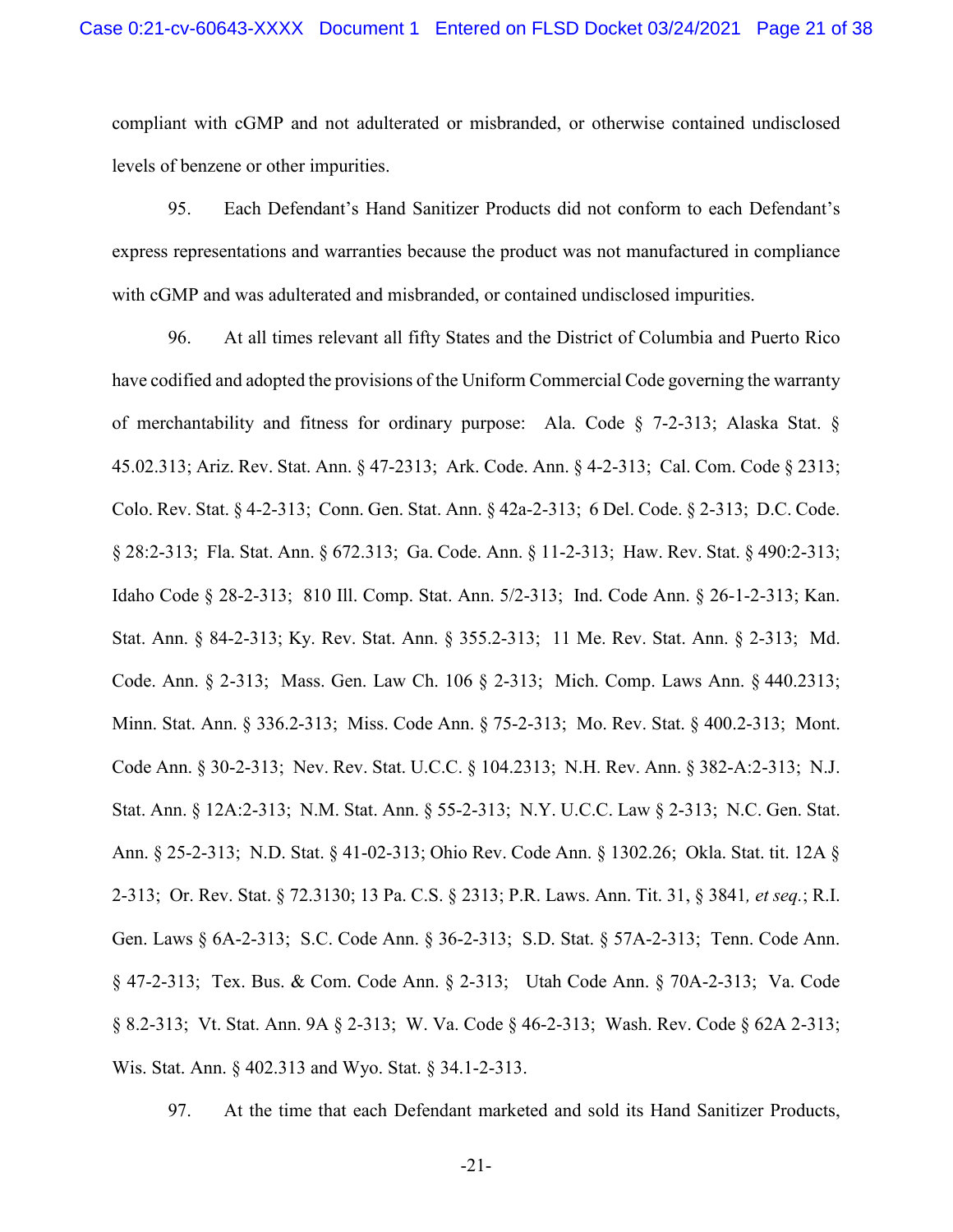they recognized the purposes for which the products would be used, and expressly warranted the products were cGMP compliant and not adulterated or misbranded, or did not contain undisclosed impurities. These affirmative representations became part of the basis of the bargain in every purchase by Plaintiff and other class members including but not limited to express representations made in referring to their products as FDA-compliant (and compliant with analogous state law).

98. Each Defendant breached its express warranties with respect to its Hand Sanitizer Products as they were not of merchantable quality, were not fit for their ordinary purpose, and did not comply with cGMP and was adulterated and misbranded, or contained undisclosed impurities.

99. Plaintiff and each member of the Class(es) would not have purchased the Hand Sanitizer Products dad they known these drugs contained undisclosed benzene impurities, were adulterated or misbranded, or did not have the represented safety and efficacy profile.

100. As a direct and proximate result of each Defendant's breach of warranty, Plaintiff and other class members have been injured and suffered damages in the amount of the purchase price of their medications, the purchase price of any replacement medications, and any consequential damages resulting from the purchases, in that the Hand Sanitizer Products they purchased were so inherently flawed, unfit, or unmerchantable as to have no market value.

# **SECOND CAUSE OF ACTION BREACH OF IMPLIED WARRANTIES OF MERCHANTABILITY AND FITNESS**

101. Plaintiff re-alleges and incorporates the preceding paragraphs as if fully set forth herein.

102. This cause of action is alleged on behalf of all class members against all Defendants.

103. At all times relevant all fifty States and the District of Columbia and Puerto Rico have codified and adopted the provisions of the Uniform Commercial Code governing the implied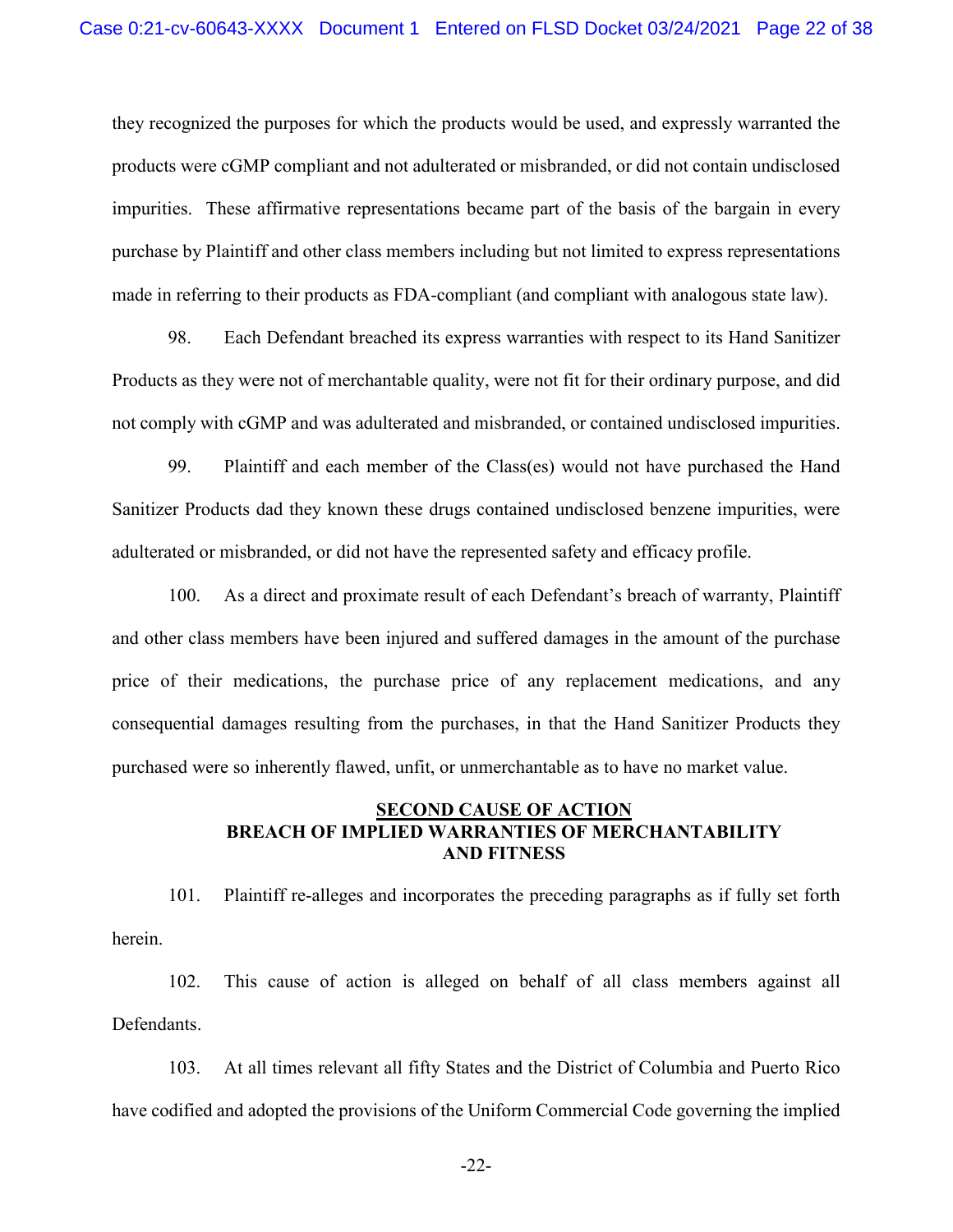warranty of merchantability and fitness for ordinary purpose: Ala. Code § 7-2-314; Alaska Stat. § 45.02.314; Ariz. Rev. Stat. Ann. § 47-2314; Ark. Code. Ann. § 4-2-314; Cal. Com. Code § 2314; Colo. Rev. Stat. § 4-2-314; Conn. Gen. Stat. Ann. § 42a-2-314; 6 Del. Code. § 2-314; D.C. Code. § 28:2-314; Fla. Stat. Ann. § 672.314; Ga. Code. Ann. § 11-2-314; Haw. Rev. Stat. § 490:2-314; Idaho Code § 28-2-314; 810 Ill. Comp. Stat. Ann. 5/2-314; Kan. Stat. Ann. § 84- 2-314; Ky. Rev. Stat. Ann. § 355.2-314; La. Civ. Code Ann. Art. § 2520; 11 Me. Rev. Stat. Ann. § 2-314; Md. Code. Ann. § 2-314; Mass. Gen. Law Ch. 106 § 2-314; Mich. Comp. Laws Ann. § 440.2314; Minn. Stat. Ann. § 336.2-314; Miss. Code Ann. § 75-2-314; Mo. Rev. Stat. § 400.2- 314; Mont. Code Ann. § 30-2-314; Nev. Rev. Stat. U.C.C. § 104.2314; N.H. Rev. Ann. § 382- A:2-314; N.J. Stat. Ann. § 12A:2-314; N.M. Stat. Ann. § 55-2-314; N.Y. U.C.C. Law § 2-314; N.C. Gen. Stat. Ann. § 25-2-314; N.D. Stat. § 41-02-314; Ohio Rev. Code Ann. § 1302.27; Okla. Stat. tit. 12A § 2-314; Or. Rev. Stat. § 72.3140; 13 Pa. C.S. § 2314; P.R. Laws. Ann. Tit. 31, § 3841*, et seq*.; R.I. Gen. Laws § 6A-2-314; S.C. Code Ann. § 36-2-314; S.D. Stat. § 57A-2-314; Tenn. Code Ann. § 47-2-314; Tex. Bus. & Com. Code Ann. § 2-314; Utah Code Ann. § 70A-2- 314; Va. Code § 8.2-314; Vt. Stat. Ann. 9A § 2-314; W. Va. Code § 46-2-314; Wash. Rev. Code § 62A 2-314; Wis. Stat. Ann. § 402.314 and Wyo. Stat. § 34.1-2-314.

104. Each Defendant was a merchant within the meaning of the above statutes.

105. Each Defendant's Hand Sanitizer Products constituted "goods" or the equivalent within the meaning of the above statutes.

106. Each Defendant was obligated to provide Plaintiff and other class members reasonably fit Hand Sanitizer Products for the purpose for which the product was sold, and to conform to the standards of the trade in which Defendants are involved such that the product was of fit and merchantable quality.

107. Each Defendant knew or should have known that its Hand Sanitizer Products were

-23-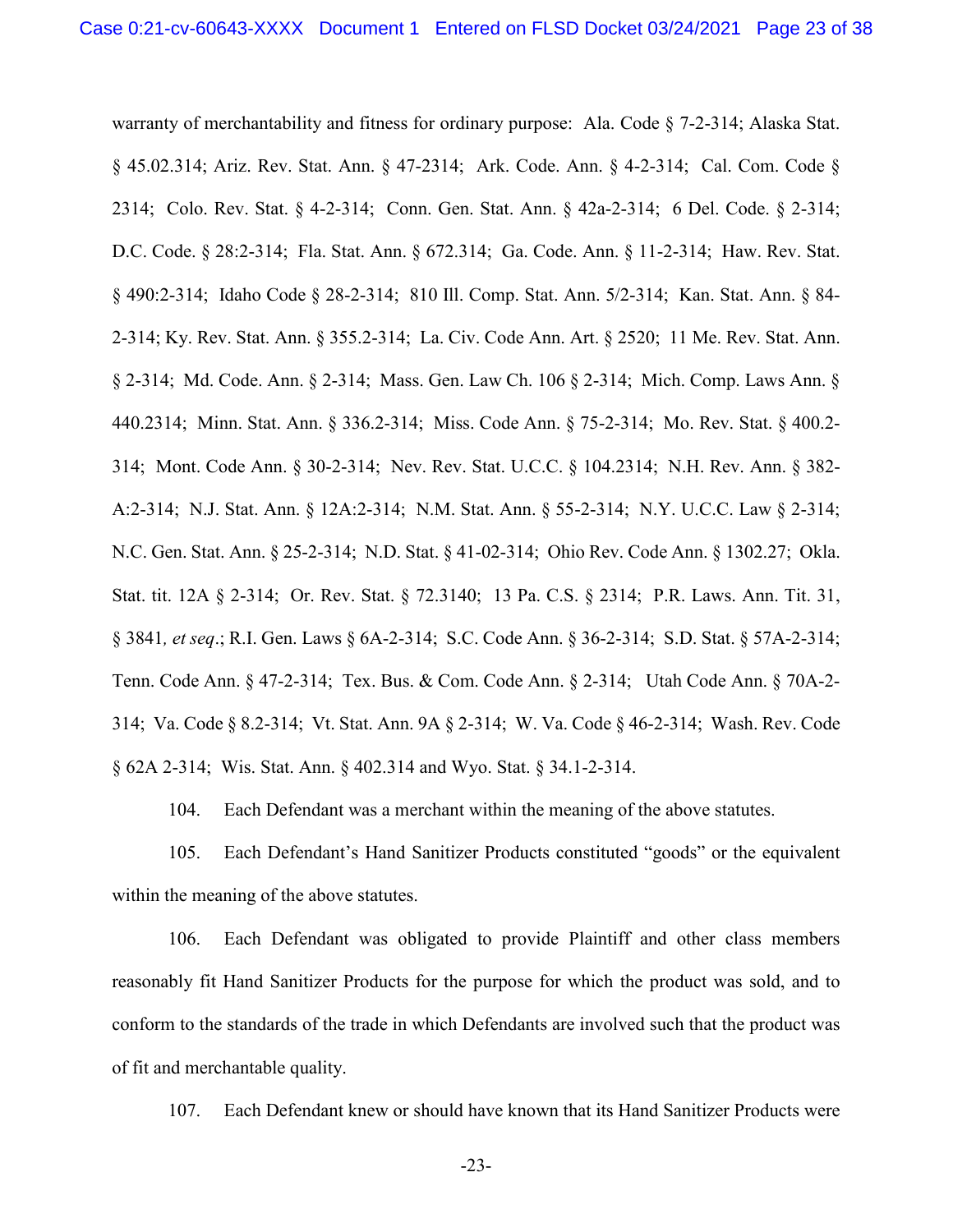being manufactured and sold for the intended purpose, and impliedly warranted that their Hand Sanitizer Products were of merchantable quality and fit for that purpose.

108. Each Defendant breached its implied warranty because each Defendant's Hand Sanitizer Products were not of merchantable quality, nor fit for the product's ordinary purpose, and did not conform to the standards generally applicable to such goods.

109. Plaintiff and other class members purchased the Hand Sanitizer Products in reliance upon Defendants' skill and judgment and the implied warranties of fitness for the purpose.

110. The Hand Sanitizer Products were not altered by Plaintiff or other class members.

111. As a direct and proximate result of each Defendant's breach of implied warranty, Plaintiff and other class members have been injured and suffered damages, in that Defendants' Hand Sanitizer Products they purchased was so inherently flawed, unfit, or unmerchantable as to have significantly diminished or no intrinsic market value.

# **THIRD CAUSE OF ACTION MAGNUSON-MOSS WARRANTY ACT, 15 U.S.C. § 2301,** *ET SEQ.*

112. Plaintiff re-alleges and incorporates the preceding paragraphs as if fully set forth herein.

113. This cause of action is alleged on behalf of all class members against all Defendants.

114. Each Defendant is a "warrantor" within the meaning of the Magnuson-Moss Warranty Act.

115. Plaintiff and other class members are "consumers" within the meaning of the Magnuson-Moss Warranty Act.

116. Each Defendant expressly or impliedly warranted their Hand Sanitizer Products as alleged in the First and Second Causes of Action.

117. Under 15 U.S.C. § 2310(d)(1), Plaintiff and other class members were "damaged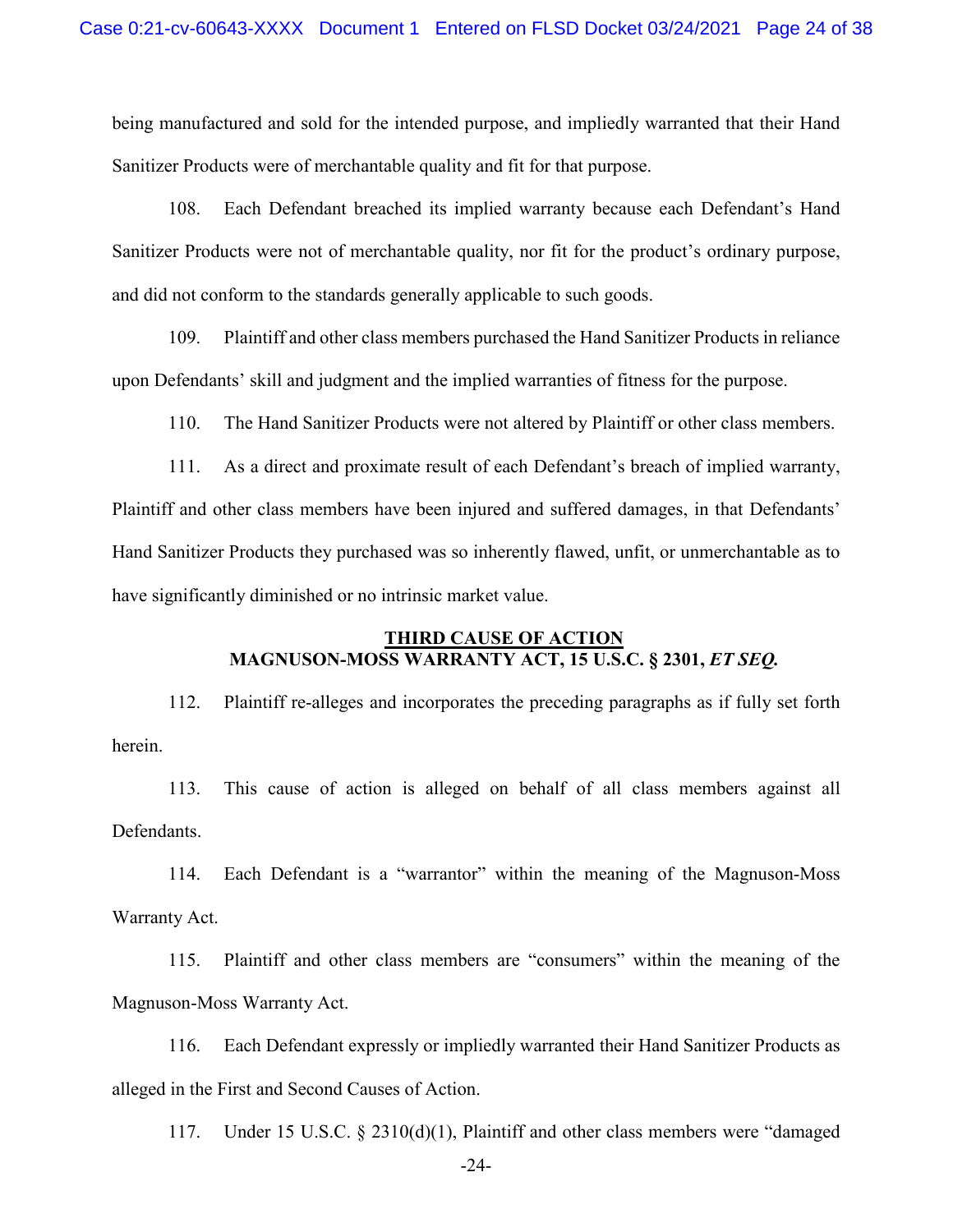by the failure of a supplier, warrantor, or service contractor to comply with any obligation under this chapter, or under a written warranty, implied warranty, or service contract, may bring suit for damages and other legal and equitable relief." 15 U.S.C. § 2310(d)(1). Plaintiff sues pursuant to this section to recover money damages and for legal and equitable relief on behalf of themself and the class members.

118. No Defendant has acted on the opportunity to cure its failure with respected to its warranted Hand Sanitizer Products.

119. Likewise, pursuant to 15 U.S.C. § 2310(d)(2), upon prevailing in this action, Plaintiff is entitled to receive an award of attorneys' fees and expenses and pray for the same.

# **FOURTH CAUSE OF ACTION FRAUD (AFFIRMATIVE MISREPRESENTATION, OMISSION, AND CONCEALMENT)**

120. Plaintiff re-alleges and incorporate the preceding paragraphs as if fully set forth herein.

121. This cause of action is alleged on behalf of consumer class members against all Defendants.

122. Defendants affirmatively misrepresented material facts including, *inter alia*, that their Hand Sanitizer Products with not compliant with cGMPs and/or were not adulterated and/or misbranded, or did not contain undisclosed benzene impurities.

123. Defendants omitted material facts including, *inter alia*, that their Hand Sanitizer Products with not compliant with cGMPs and/or were not adulterated and/or misbranded, or contained undisclosed benzene impurities.

124. Defendants' actions had the effect of fraudulently inducing customers to pay in whole or in part for Defendants' Hand Sanitizer Products – products which Defendants knew or should have known were did not comply with GMPs and/or were adulterated and/or misbranded,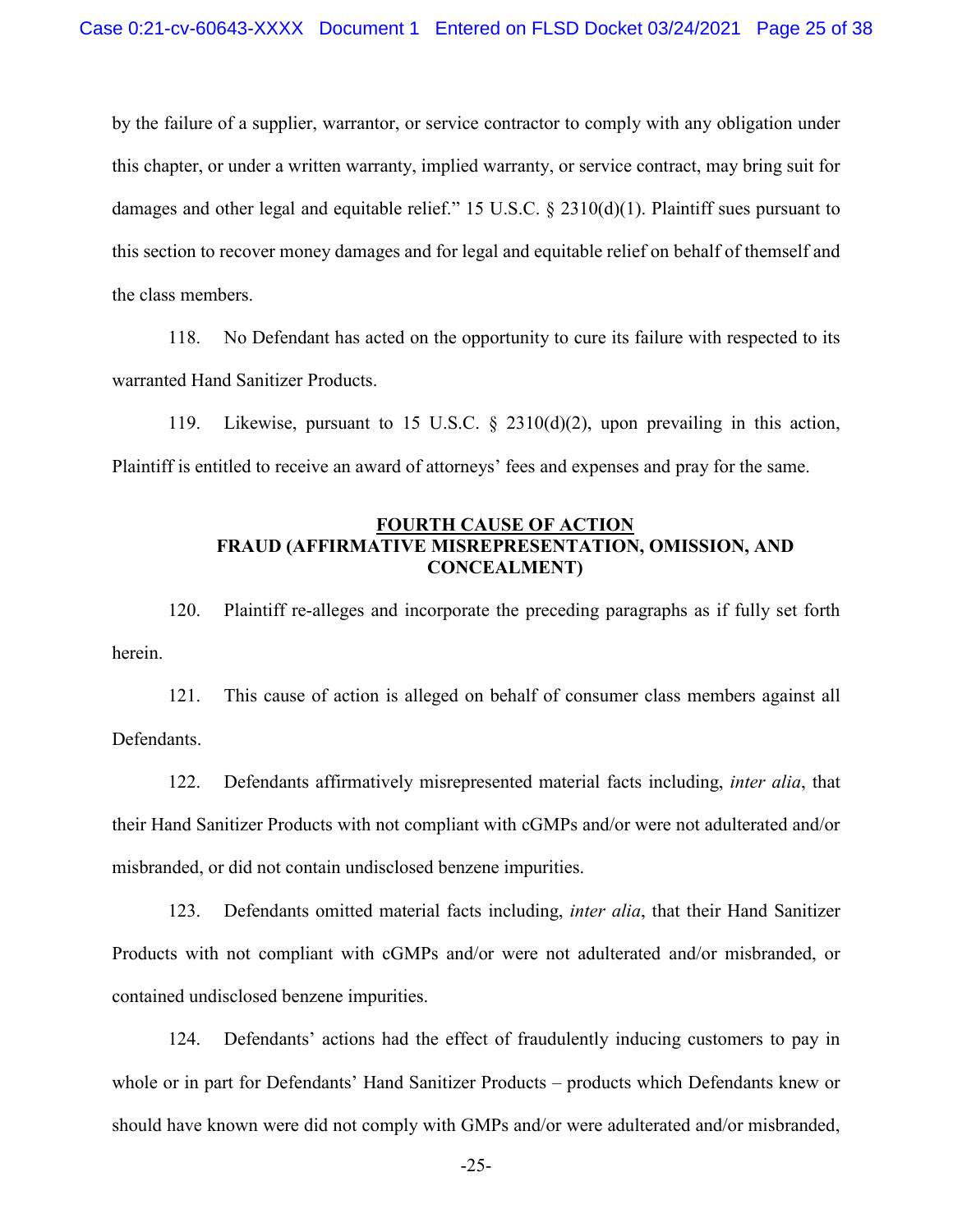or contained undisclosed benzene impurities. Plaintiff and other class members would not have purchased Defendants' Hand Sanitizer Products had they known the truth. Indeed, Plaintiff and other class members could not have paid for Defendants' Hand Sanitizer Products had they known the truth because Defendants' Hand Sanitizer Products were illegally manufactured, illegally distributed, and illegally sold to Plaintiff and class members based on Defendants' fraudulent misrepresentations and omissions.

125. Defendants knew, or reasonably should have known, that their misrepresentations were materially false or misleading, or that the omission of material facts rendered such representations false or misleading.

126. Defendants also knew, or had reason to know, that their misrepresentations and omissions would induce Class(es) members to pay for some or all of the cost of Defendants' Hand Sanitizer Products.

127. Defendants' misrepresentations and omissions were material.

128. Defendants' actively concealed their misrepresentations and omissions from the Class(es), government regulators, and the public.

129. To the extent applicable, Defendants intended their misrepresentations and omissions to induce Plaintiff and other class members to pay for Defendants' Hand Sanitizer Products.

130. But for these misrepresentations and omissions, Plaintiff and other class members would not have paid for Defendants' Hand Sanitizer Products.

131. To the extent applicable, Plaintiff and other class members were justified in relying on Defendants' misrepresentations and omissions. The same or substantively identical misrepresentations and omissions were communicated, to each Class(es) member, including through product labeling and other statements by Defendants. No reasonable consumer would

-26-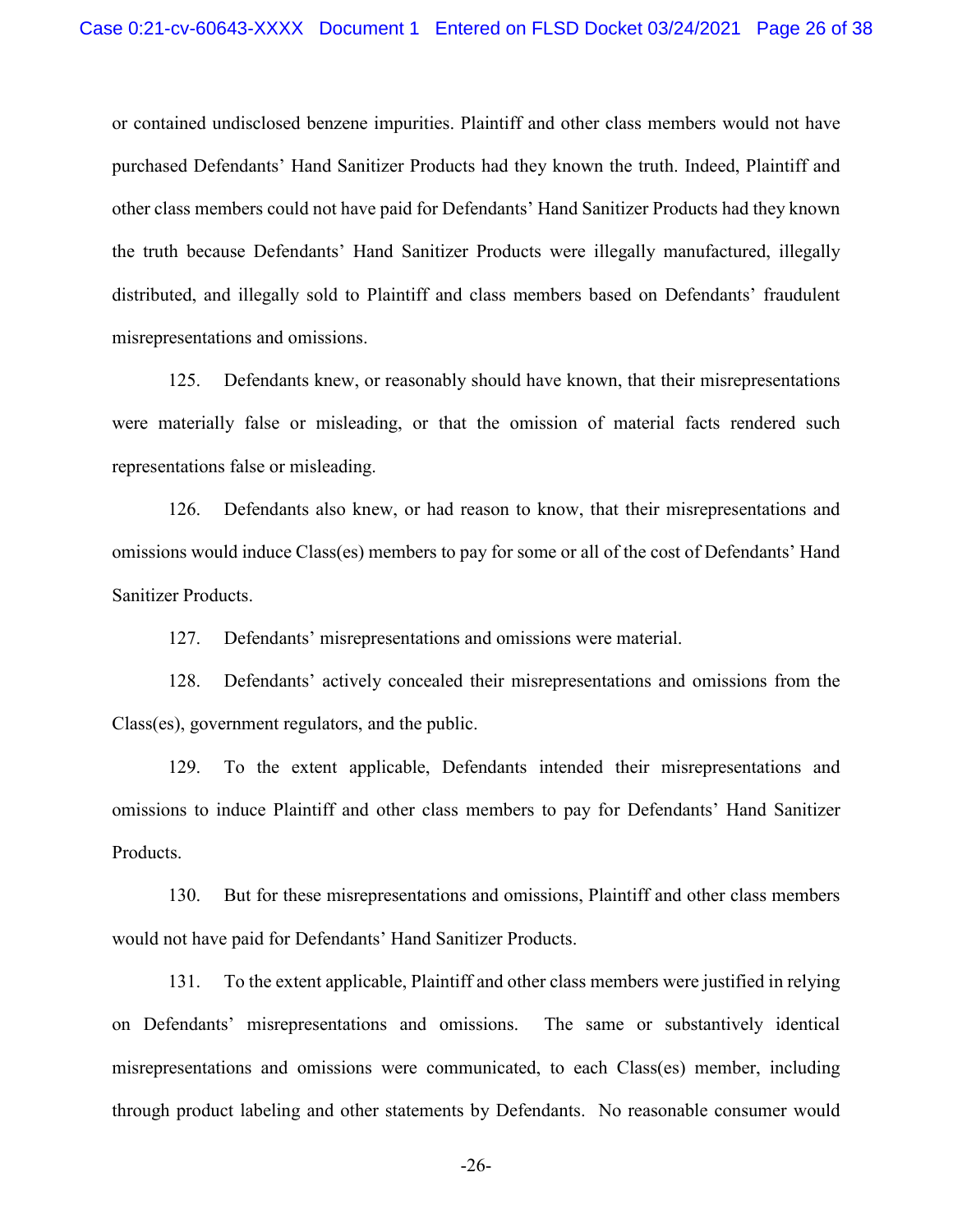have paid what they did for Defendants' Hand Sanitizer Products but for Defendants' unlawful conduct. To the extent applicable, reliance may be presumed in these circumstances.

132. Plaintiff and other class members were damaged by reason of Defendants' misrepresentations and omissions alleged herein.

# **FIFTH CAUSE OF ACTION NEGLIGENT MISREPRESENTATION AND OMISSION (INDIVIDUALLY AND ON BEHALF OF CONSUMER CLASS MEMBERS AGAINST ALL DEFENDANTS)**

133. Plaintiff re-allege and incorporate the preceding paragraphs as if fully set forth herein.

134. This cause of action is alleged on behalf of consumer class members against all Defendants.

135. Each Defendant had or undertook a duty to accurately and truthfully represent to the quality, nature, and characteristics of its Hand Sanitizer Products.

136. Each Defendant failed to exercise ordinary care in making representations (or in failing to disclose facts) concerning the quality, nature, and characteristics of its Hand Sanitizer Products.

137. Each Defendant negligently misrepresented or omitted facts regarding the quality, nature, and characteristics of its Hand Sanitizer Products.

138. Each Defendant's statements were false at the time the misrepresentations were made (or at the time omissions were not made).

139. Each Defendant knew, or reasonably should have known, that its representations alleged herein were materially false or misleading, or that omission of material facts rendered such representations false or misleading. Each Defendant also knew, or had reason to know, that its misrepresentations and omissions would induce Class(es) members to make purchases of each Defendant's Hand Sanitizer Products.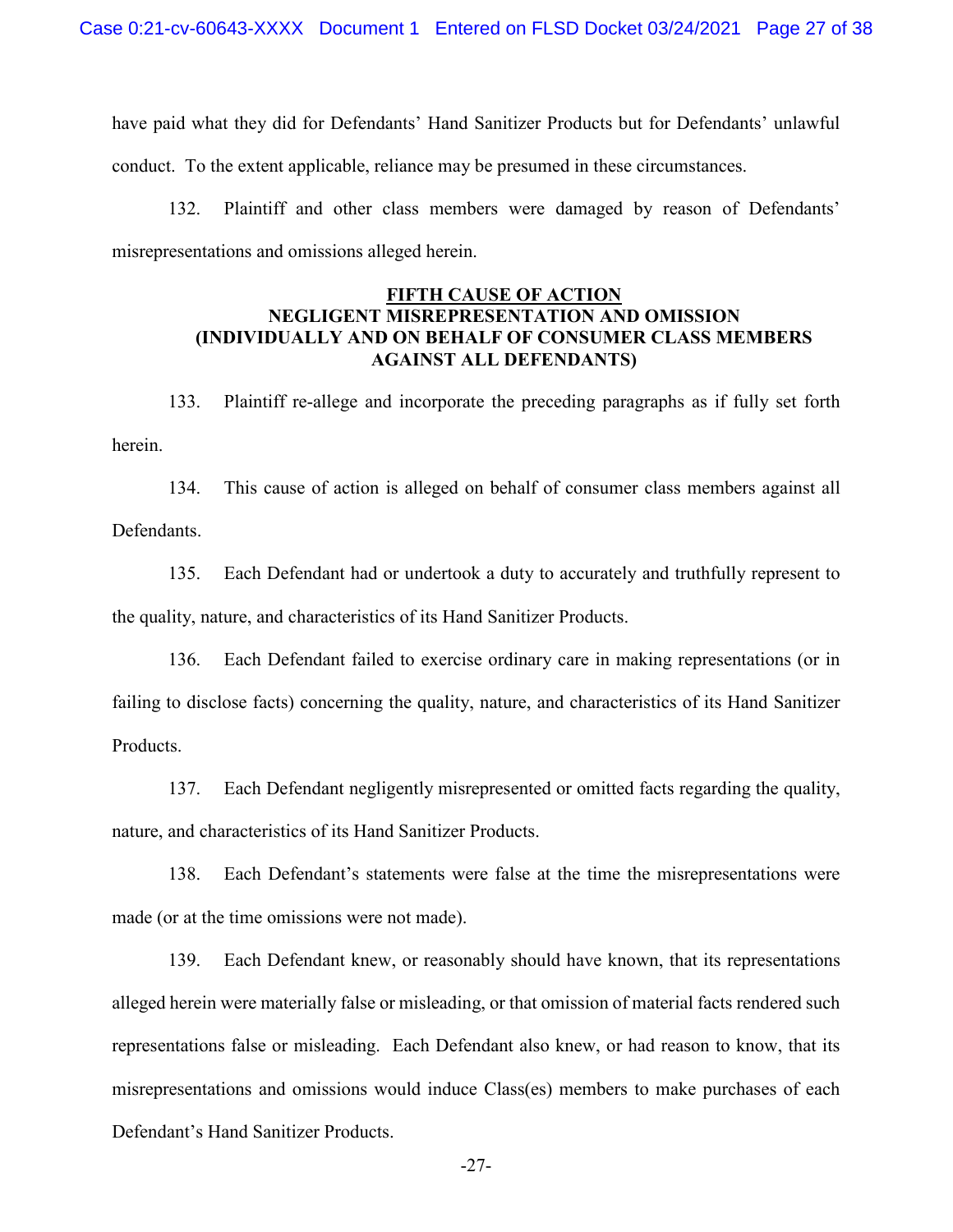140. As a direct and proximate result of each Defendant's acts and omissions described herein, Plaintiff and other class members have suffered harm, and will continue to do so.

141. Each Defendant's misrepresentations or omissions were material and a substantial factor in Plaintiff' and other class members' paying for Hand Sanitizer Products.

142. Each Defendant intended its misrepresentations or omissions to induce Plaintiff and Class(es) members to make purchases of Hand Sanitizer Products, or had reckless disregard for same.

143. But for these misrepresentations (or omissions), Plaintiff and other class members would not have made purchases of Defendants' Hand Sanitizer Products.

144. Plaintiff and other class members were justified in relying on Defendants' misrepresentations or omissions. The same or substantively identical misrepresentations were communicated, and/or the same or substantively identical omissions were not communicated, to each Class(es) Member.

145. Plaintiff and other class members were damaged by reason of each Defendant's misrepresentations or omissions alleged herein.

# **SIXTH CAUSE OF ACTION VIOLATION OF STATE CONSUMER PROTECTION LAWS (INDIVIDUALLY AND ON BEHALF OF CONSUMER CLASS MEMBERS AGAINST ALL DEFENDANTS)**

146. Plaintiff re-alleges and incorporates the preceding paragraphs as if fully set forth herein.

147. This cause of action is alleged on behalf of all class members against all Defendants.

148. Each Defendant has violated the consumer protection statutes as follows:

a. Defendants have engaged in unfair competition or unfair or deceptive acts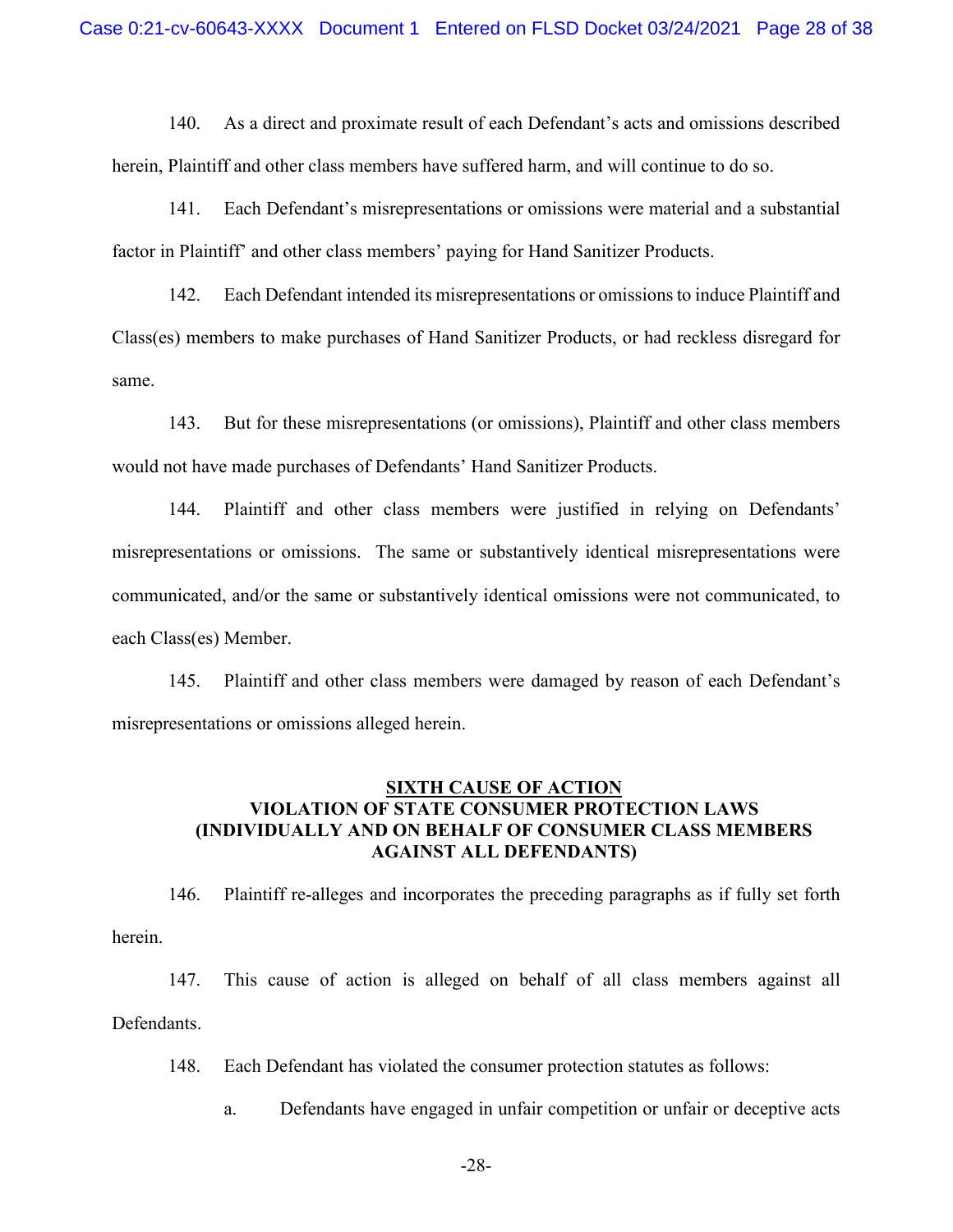or practices in violation of Ala. Code § 8-19-1, *et seq.*;

- b. Defendants have engaged in unfair competition or unfair or deceptive acts or practices in violation of Alaska Stat. § 45.50.471, *et seq*.;
- c. Defendants have engaged in unfair competition or unfair or deceptive acts or practices in violation of Arizona Rev. Stat. § 44-1522, *et seq*.;
- d. Defendants have engaged in unfair competition or unfair or deceptive acts or practices in violation of Ark. Code § 4-88-101, *et seq*.;
- e. Defendants have violated the California Unfair Competition Law by engaging in unfair or deceptive acts or practices in violation of Cal. Bus. Prof. Code § 17200, *et seq.*;
- f. Defendants have violated the California Consumers Legal Remedies Act, Cal. Civ. Code §§ 1750, *et seq.*;
- g. Defendants have violated the California False Advertising Law, Cal. Bus. & Prof. Code §§ 17500, *et seq.*
- h. Defendants have engaged in unfair competition or unfair or deceptive acts or practices in violation of Colo. Rev. Stat. § 6-1-105, *et seq*.;
- i. Defendants have engaged in unfair competition or unfair or deceptive acts or practices in violation of Conn. Gen. Stat. § 42-110b, *et seq*.;
- j. Defendants have engaged in unfair competition or unfair or deceptive acts or practices in violation of 6 Del. Code § 2511, *et seq*.;
- k. Defendants have engaged in unfair competition or unfair or deceptive acts or practices in violation of D.C. Code § 28-3901, *et seq*.;
- l. Defendants have engaged in unfair competition or unfair or deceptive acts or practices in violation of Fla. Stat. § 501.201, *et seq*.;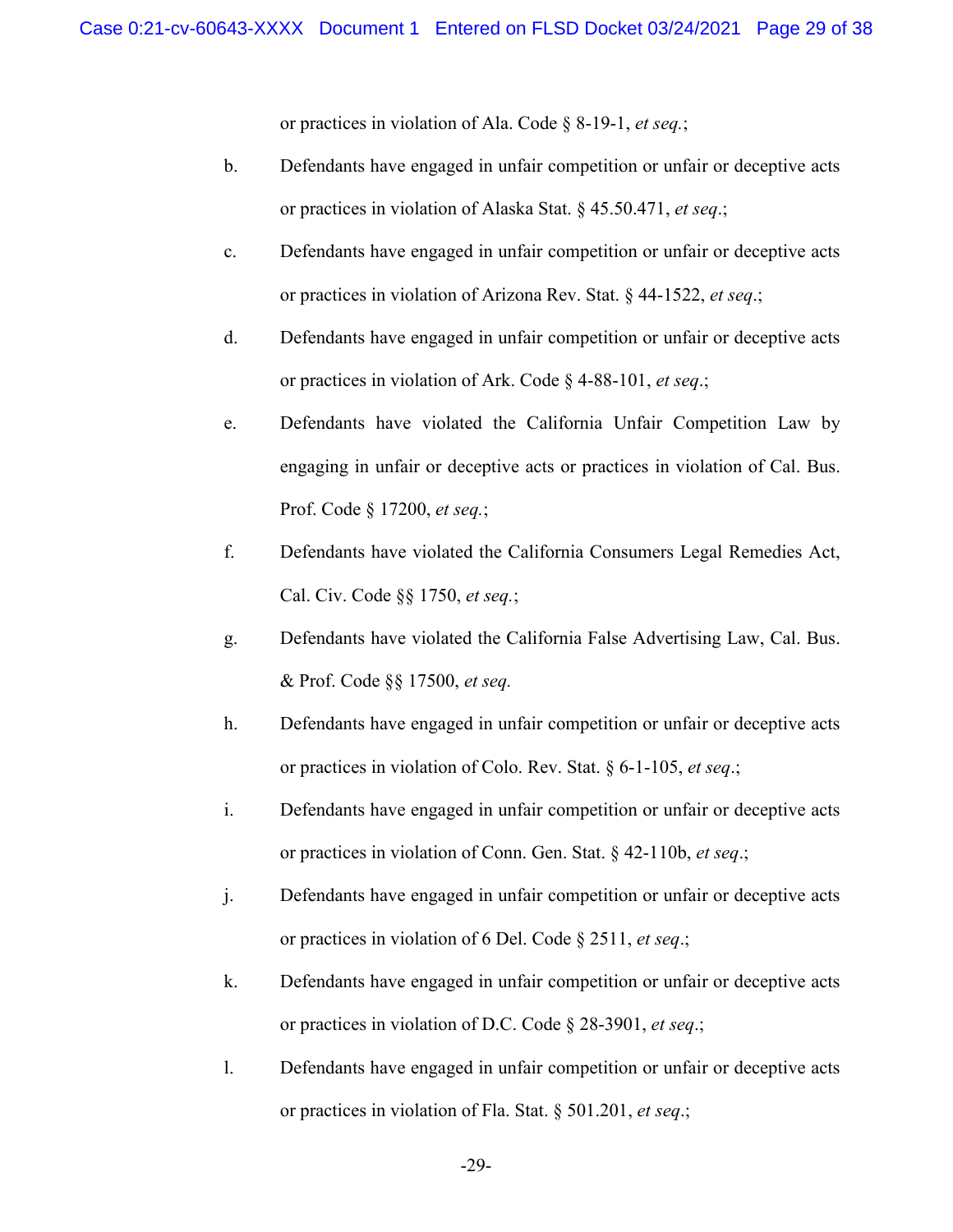- m. Defendants have engaged in unfair competition or unfair or deceptive acts or practices in violation of Ga. State 10-1-392, *et seq.*;
- n. Defendants have engaged in unfair competition or unfair or deceptive acts or practices in violation of Haw. Rev. Stat. § 480, *et seq*.;
- o. Defendants have engaged in unfair competition or unfair or deceptive acts or practices in violation of Idaho Code § 48-601, *et seq*.;
- p. Defendants have engaged in unfair competition or unfair or deceptive acts or practices in violation 815 ILCS 505/1, *et seq.*;
- q. Defendants have engaged in unfair competition or unfair or deceptive acts or practices in violation of Ind. Code Ann. § 24-5-0.5.1, *et seq.*;
- r. Defendants have engaged in unfair competition or unfair or deceptive acts or practices in violation of Iowa Code Ann. § 714H, *et seq.*;
- s. Defendants have engaged in unfair competition or unfair or deceptive acts or practices in violation of Kan. Stat. § 50-623, *et seq.*;
- t. Defendants have engaged in unfair competition or unfair or deceptive acts or practices in violation of Ky. Rev. Stat. § 367.110, *et seq.*;
- u. Defendants have engaged in unfair competition or unfair or deceptive acts or practices in violation of La. Rev. Stat. § 51:1401, *et seq.*;
- v. Defendants have engaged in unfair competition or unfair or deceptive acts or practices in violation of 5 Me. Rev. Stat. § 207, *et seq.*; Defendants have engaged in unfair competition or unfair or deceptive acts or practices in violation of Md. Com. Law Code § 13-101, *et seq.*;
- w. Defendants have engaged in unfair competition or unfair or deceptive acts or practices in violation of Mass. Gen. L. Ch. 93A, *et seq.*;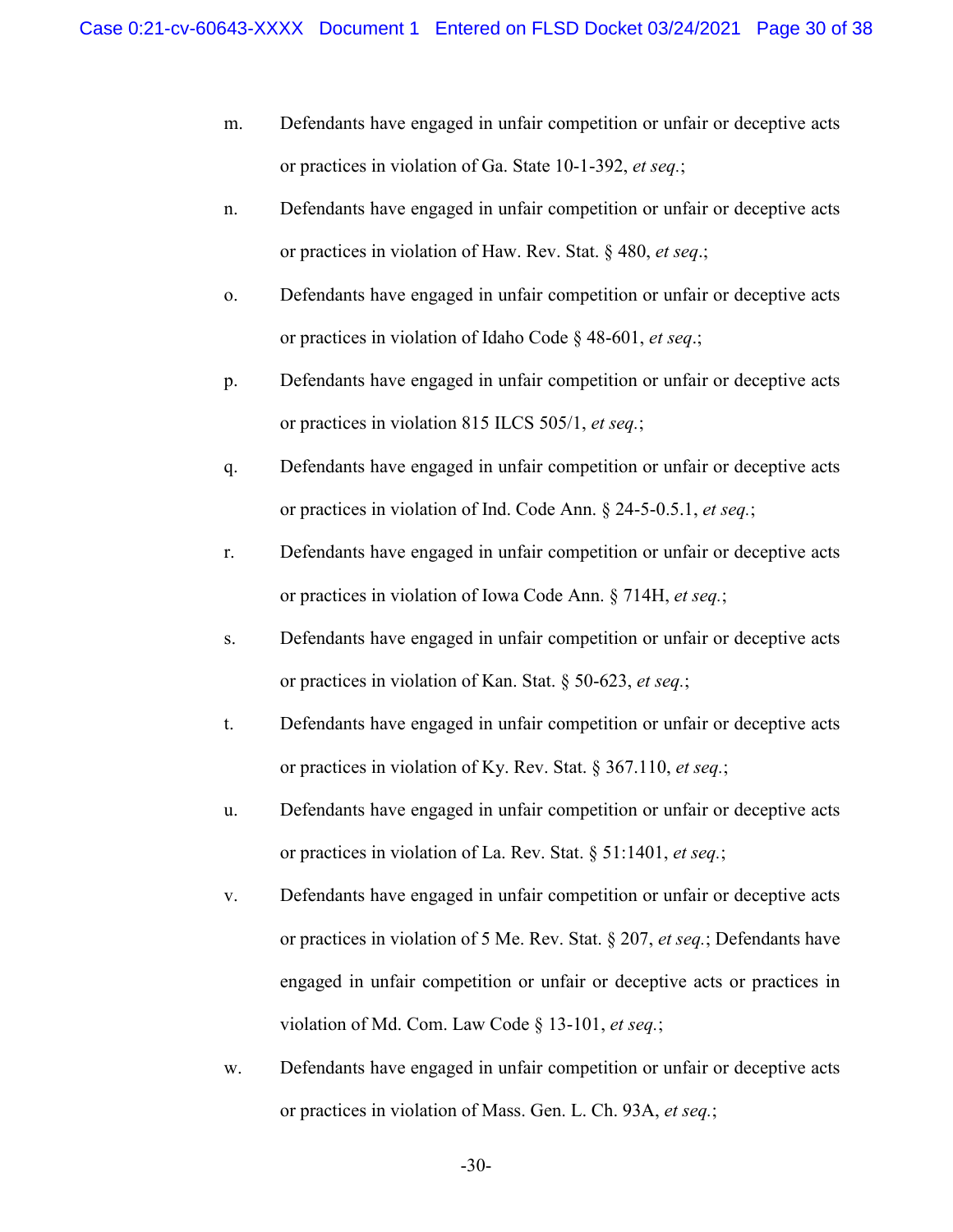- x. Defendants have engaged in unfair competition or unfair or deceptive acts or practices in violation of Mich. Stat. § 445.901, *et seq.*;
- y. Defendants have engaged in unfair competition or unfair or deceptive acts or practices in violation of Minn. Stat. § 325F.67, *et seq.*;
- z. Defendants have engaged in unfair competition or unfair or deceptive acts or practices in violation of Miss. Code Ann. § 75-24-1, *et seq.*;
- aa. Defendants have engaged in unfair competition or unfair or deceptive acts or practices in violation of Vernon's Mo. Rev. Stat. § 407.0 10, *et seq*.;
- bb. Defendants have engaged in unfair competition or unfair or deceptive acts or practices in violation of Mont. Code § 30-14-101, *et seq.*;
- cc. Defendants have engaged in unfair competition or unfair or deceptive acts or practices in violation of Neb. Rev. Stat. § 59-1601, *et seq.*;
- dd. Defendants have engaged in unfair competition or unfair or deceptive acts or practices in violation of Nev. Rev. Stat. § 598.0903, *et seq.*;
- ee. Defendants have engaged in unfair competition or unfair or deceptive acts or practices in violation of N.H. Rev. Stat. § 358-A:1, *et seq.*;
- ff. Defendants have engaged in unfair competition or unfair or deceptive acts or practices in violation of N.J. Stat. Ann. § 56:8-1, *et seq.*;
- gg. Defendants have engaged in unfair competition or unfair or deceptive acts or practices in violation of N.M. Stat. Ann. § 57-12-1, *et seq.*;
- hh. Defendants have engaged in unfair competition or unfair or deceptive acts or practices in violation of N.Y. Gen. Bus. Law § 349, *et seq.*;
- ii. Defendants have engaged in unfair competition or unfair or deceptive acts or practices in violation of N.Y. Gen. Bus. Law § 350, et seq.;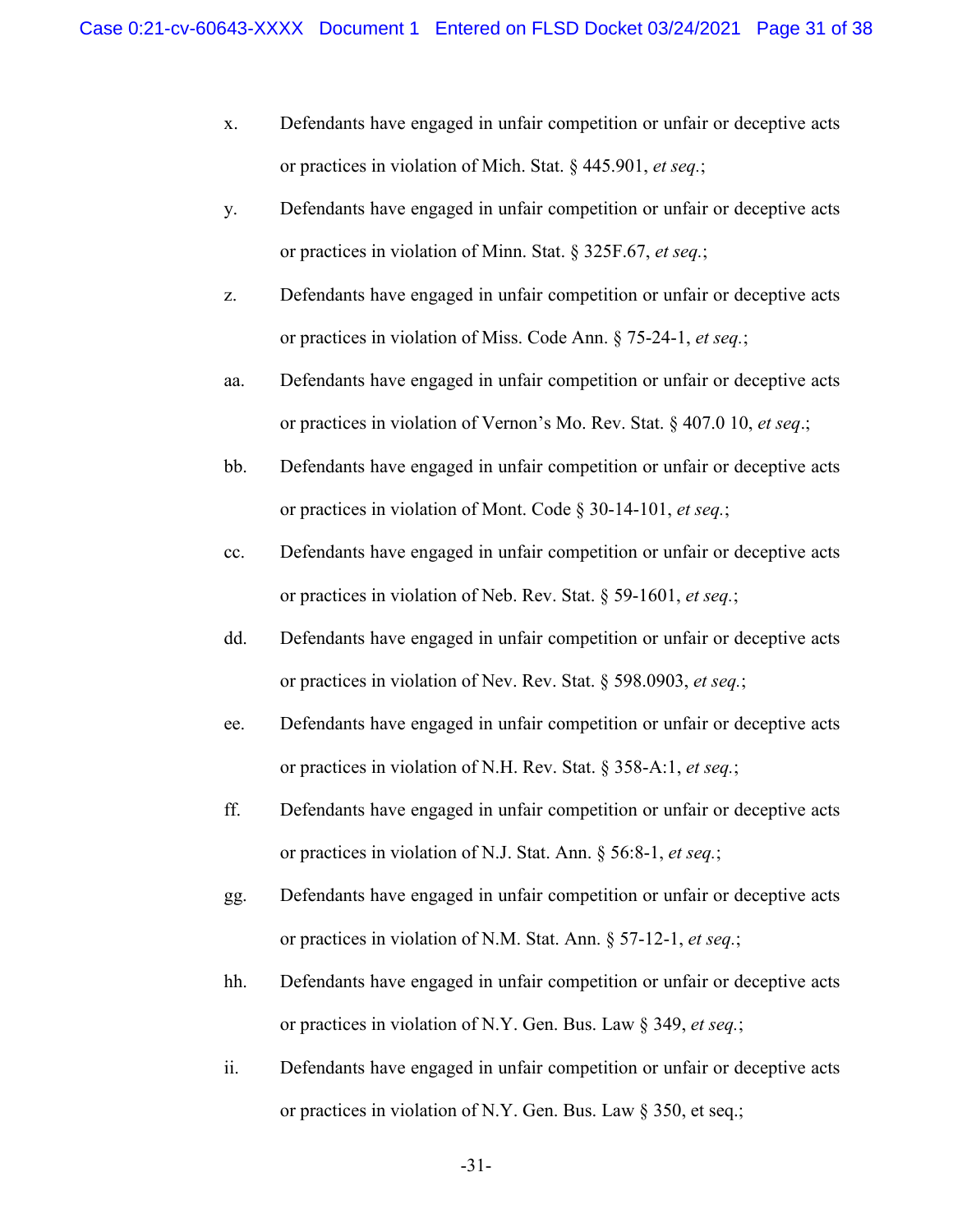- jj. Defendants have engaged in unfair competition or unfair or deceptive acts or practices in violation of N.C. Gen. Stat. § 75-1.1, *et seq.*;
- kk. Defendants have engaged in unfair competition or unfair or deceptive acts or practices in violation of N.D. Cent. Code § 51-15-01, *et seq.*;
- ll. Defendants have engaged in unfair competition or unfair or deceptive acts or practices in violation of Ohio Rev. Stat. § 1345.01, *et seq.*
- mm. Defendants have engaged in unfair competition or unfair or deceptive acts or practices in violation of Okla. Stat. tit. 15 § 751, *et seq.*;
- nn. Defendants have engaged in unfair competition or unfair or deceptive acts or practices in violation of Or. Rev. Stat. § 646.605, *et seq.*;
- oo. Defendants have engaged in unfair competition or unfair or deceptive acts or practices in violation of 73 Pa. Stat. § 201-1, *et seq.*;
- pp. Defendants have engaged in unfair competition or unfair or deceptive acts or practices in violation of R.I. Gen. Laws § 6-13.1-1, *et seq.*;
- qq. Defendants have engaged in unfair competition or unfair or deceptive acts or practices in violation of S.C. Code Laws § 39-5-10, *et seq.*;
- rr. Defendants have engaged in unfair competition or unfair or deceptive acts or practices in violation of S.D. Code Laws § 37-24-1, *et seq.*;
- ss. Defendants have engaged in unfair competition or unfair or deceptive acts or practices in violation of Tenn. Code § 47-18-101, *et seq.*;
- tt. Defendants have engaged in unfair competition or unfair or deceptive acts or practices in violation of Tex. Bus. & Com. Code § 17.41, *et seq.*;
- uu. Defendants have engaged in unfair competition or unfair or deceptive acts or practices in violation of Utah Code Ann. § 13-11-1, *et seq.*;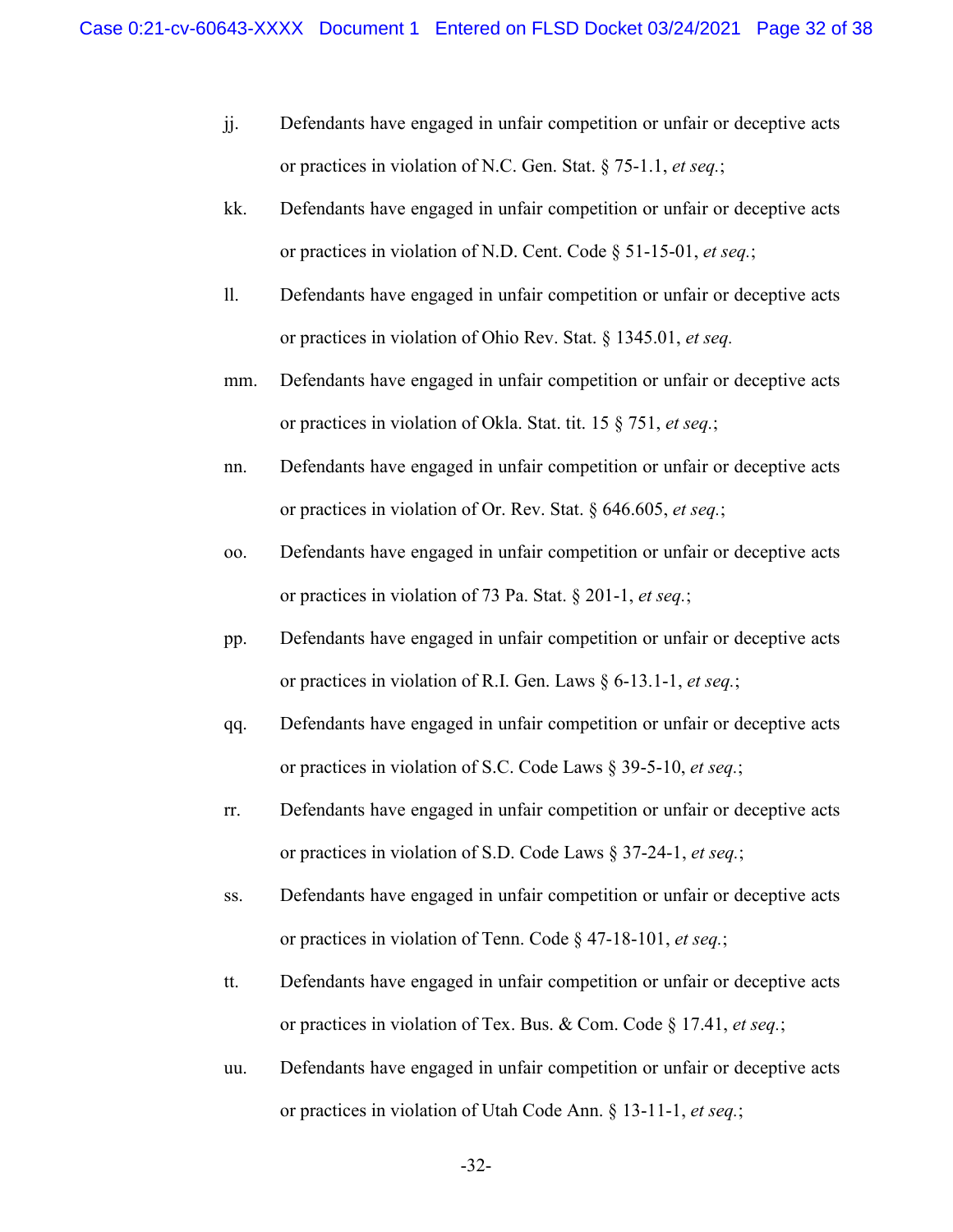- vv. Defendants have engaged in unfair competition or unfair or deceptive acts or practices in violation of Vt. Stat. Ann. Tit. 9, § 2451, *et seq.*;
- ww. Defendants have engaged in unfair competition or unfair or deceptive acts or practices in violation of Va. Code § 59.1-196, *et seq.*;
- xx. Defendants have engaged in unfair competition or unfair or deceptive acts or practices in violation of Wash. Rev. Code § 19.86.010, *et seq.*; Defendants have engaged in unfair competition or unfair or deceptive acts or practices in violation of W. Va. Code § 46A-6-101, *et seq.*;
- yy. Defendants have engaged in unfair competition or unfair or deceptive acts or practices in violation of Wis. Stat. § 100.20, *et seq.*;
- zz. Defendants have engaged in unfair competition or unfair or deceptive acts or practices in violation of Wyo. Stat. § 40-12-100, *et seq.*; and
- aaa. Defendants have engaged in unfair competition or unfair or deceptive acts or practices in violation of 23 L.P.R.A. § 1001, *et seq.*, the applicable statute for the Commonwealth of Puerto Rico.

149. Each Defendant's conduct constitutes trade or commerce or other actionable activity within the meaning of the above statutes.

150. Each Plaintiff and other Class(es) Member is a consumer or person aggrieved by Defendants' misconduct within the meaning of the above statutes.

151. To the extent applicable, each Defendant knew, intended, or should have known that their fraudulent and deceptive acts, omissions, or concealment would induce reliance and that reliance can be presumed under the circumstances. As a direct and proximate result of Defendants' unfair methods of competition and unfair or deceptive acts or practices, Plaintiff and other class members have suffered damages– an ascertainable loss – in an amount to be proved at trial.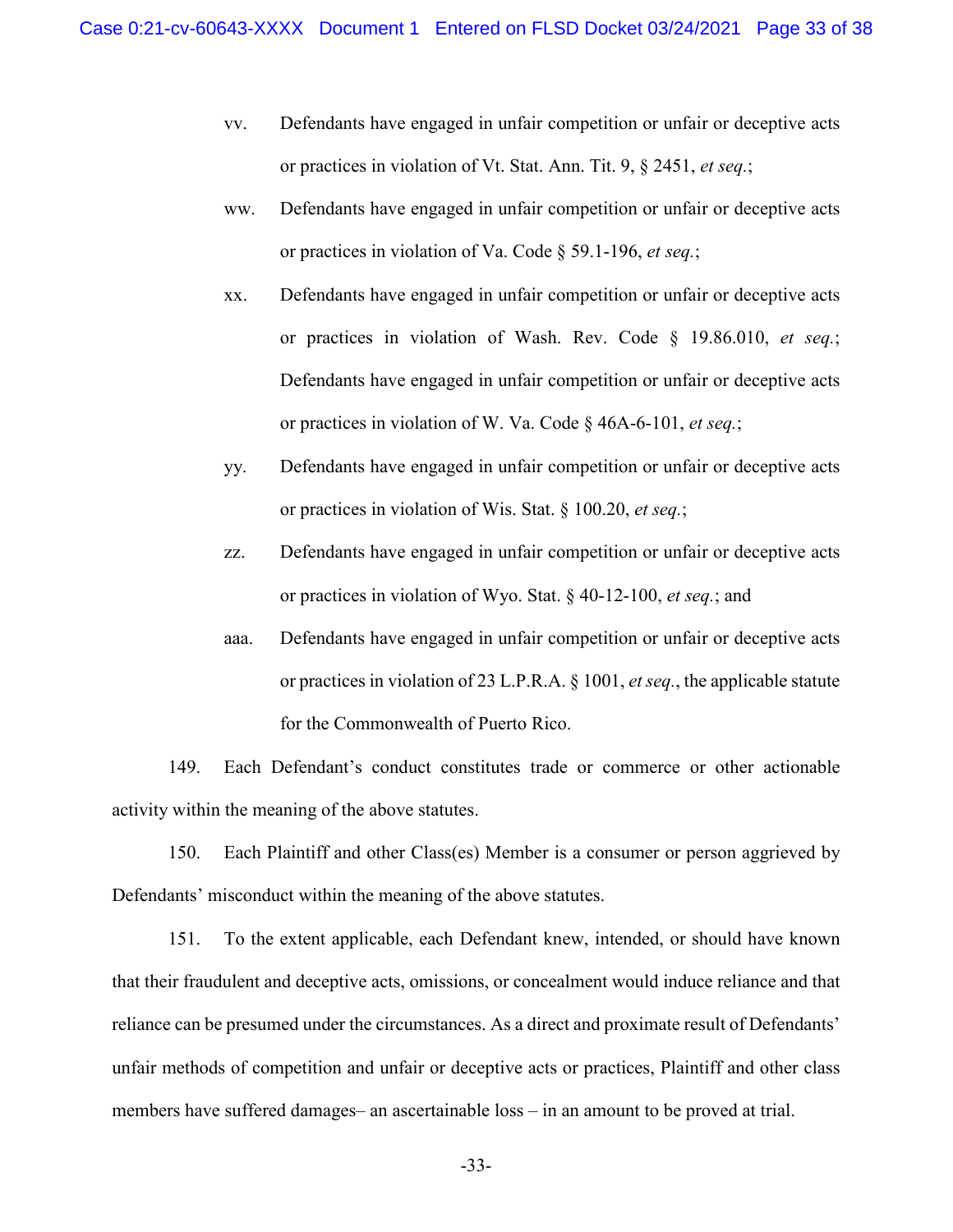## **SEVENTH CAUSE OF ACTION UNJUST ENRICHMENT**

152. Plaintiff re-alleges and incorporates the preceding paragraphs as if fully set forth herein.

153. This cause of action is alleged on behalf of all class members against all Defendants.

154. As alleged herein, Defendants were unjustly enriched at the expense of Plaintiff and other class members by virtue of the latter's paying for Defendants' Hand Sanitizer Products.

155. Defendants profited immensely from introducing a carcinogen into the United States for human consumption. On top of that, because Defendants' Hand Sanitizer Products were adulterated and misbranded, their distribution and sale in the United States was illegal.

156. Plaintiff and other class members were unjustly deprived of money obtained by Defendants as a result of the improper amounts paid for Defendants' Hand Sanitizer Products. It would be inequitable and unconscionable for Defendants to retain the profit, benefit, and other compensation obtained from Plaintiff and other class members as a result of their wrongful conduct alleged in this Complaint.

157. In the alternative to the other causes of actions alleged herein, Plaintiff and other class members have no adequate remedy at law.

158. Plaintiff and other class members are entitled to seek and do seek restitution from Defendants as well as an order from this Court requiring disgorgement of all profits, benefits, and other compensation obtained by Defendants by virtue of its wrongful conduct.

# **EIGHTH CAUSE OF ACTION NEGLIGENCE**

159. Plaintiff re-allege and incorporate the preceding paragraphs as if fully set forth herein.

-34-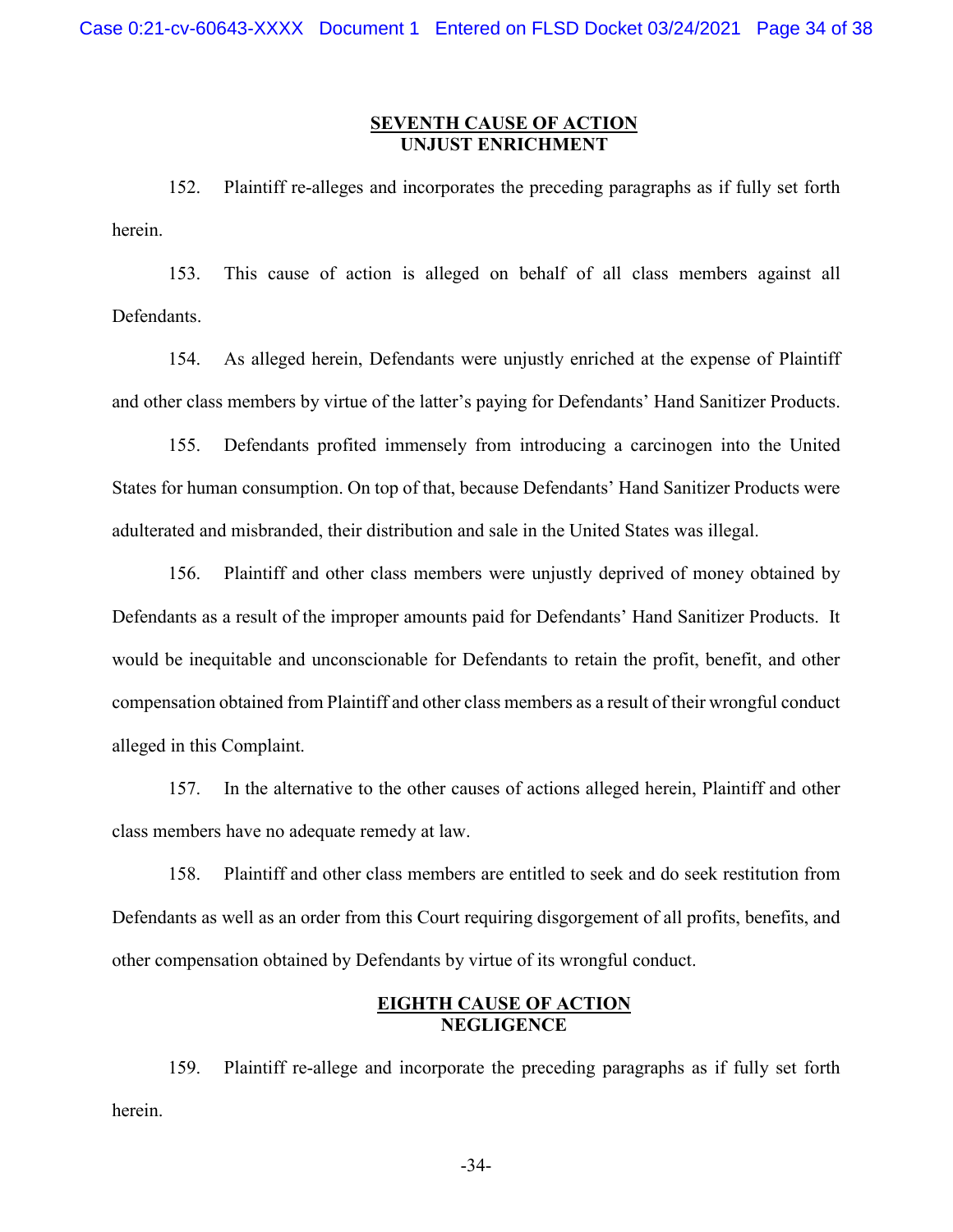160. This cause of action is alleged on behalf of all class members against all Defendants.

161. Each Defendant owed a duty to Plaintiff and the Class(es) to use and exercise reasonable and due care in the manufacturing of its Hand Sanitizer Products.

162. Each Defendant owed a duty to Plaintiff and the Class(es) to ensure that the Hand Sanitizer Products it sold in the United States complied with cGMPs and were not adulterated or misbranded, or did not contain undisclosed benzene impurities.

163. Each Defendant owed a duty to care to Plaintiff and the Class(es) because they were the foreseeable, reasonable, and probable user of Hand Sanitizer Products and victim of each Defendant's fraudulent and deceptive activities. Each Defendant knew, or should have known, that its Hand Sanitizer Products did not comply with cGMPs and were adulterated and misbranded, or contained undisclosed benzene impurities, and each was in the best position to uncover and remedy these shortcomings.

164. Each Defendant failed to do this. Each Defendant inadequately oversaw the manufacture or sale of its own Hand Sanitizer Products. Each Defendant knew that ignoring the manufacturing issues surrounding its Hand Sanitizer Products would damage Plaintiff and the Class(es) and increase its own profits.

165. Each Defendant maintained or should have maintained a special relationship with Plaintiff and the Class(es), as they were obligated to ensure that its Hand Sanitizer Products complied with cGMPs and was not adulterated or misbranded, or did not contain undisclosed benzene impurities.

166. Each Defendant's own actions and inactions created a foreseeable risk of harm to Plaintiff and the Class(es). Each Defendant's misconduct included, but was not limited to, failing to oversee actions taken in the manufacture or sale of its Hand Sanitizer Products.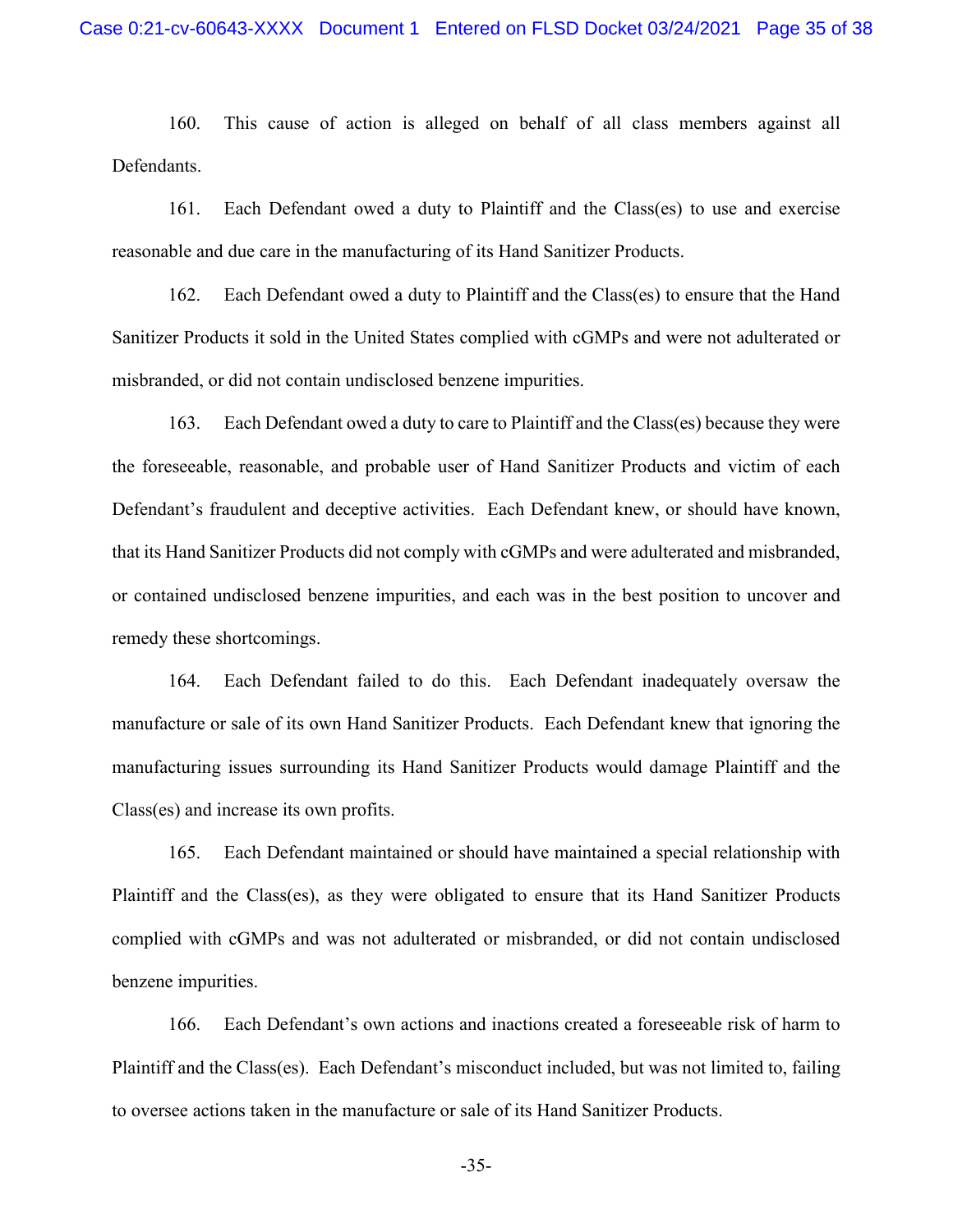167. Each Defendant breached duties owed to Plaintiff and the Class(es) by failing to exercise reasonable care sufficient to protect the interests and meet the needs of Plaintiff and the Class(es).

168. As a direct and proximate result of each Defendant's negligent conduct, Plaintiff and the Class(es) has suffered injury and are entitled to damages in an amount to be proven at trial.

# **NINTH CAUSE OF ACTION NEGLIGENCE PER SE**

169. Plaintiff re-alleges and incorporates the preceding paragraphs as if fully set forth herein.

170. This cause of action is alleged on behalf of all class members against all Defendants.

171. Each Defendant owed a duty to Plaintiff and the Class(es) to use and exercise reasonable and due care in the manufacturing of its Hand Sanitizer Products.

172. Each Defendant owed a duty to Plaintiff and the Class(es) to ensure that the Hand Sanitizer Products it sold in the United States complied with cGMPs and were not adulterated or misbranded, or did not contain undisclosed benzene impurities.

173. Each Defendant owed a duty to Plaintiff and the Class(es) because each state, territory, and possession has adopted /or adheres to federal cGMP and adulteration standards.

174. Each Defendant failed to comply with federal cGMPs and federal adulteration standards.

175. As a result of each Defendant's failures to do so, each Defendant's own actions and inactions created a foreseeable risk of harm to Plaintiff and the Class(es).

176. As a direct and proximate result of each Defendant's negligent conduct, Plaintiff and the Class(es) have suffered injury and are entitled to damages in an amount to be proven at trial.

-36-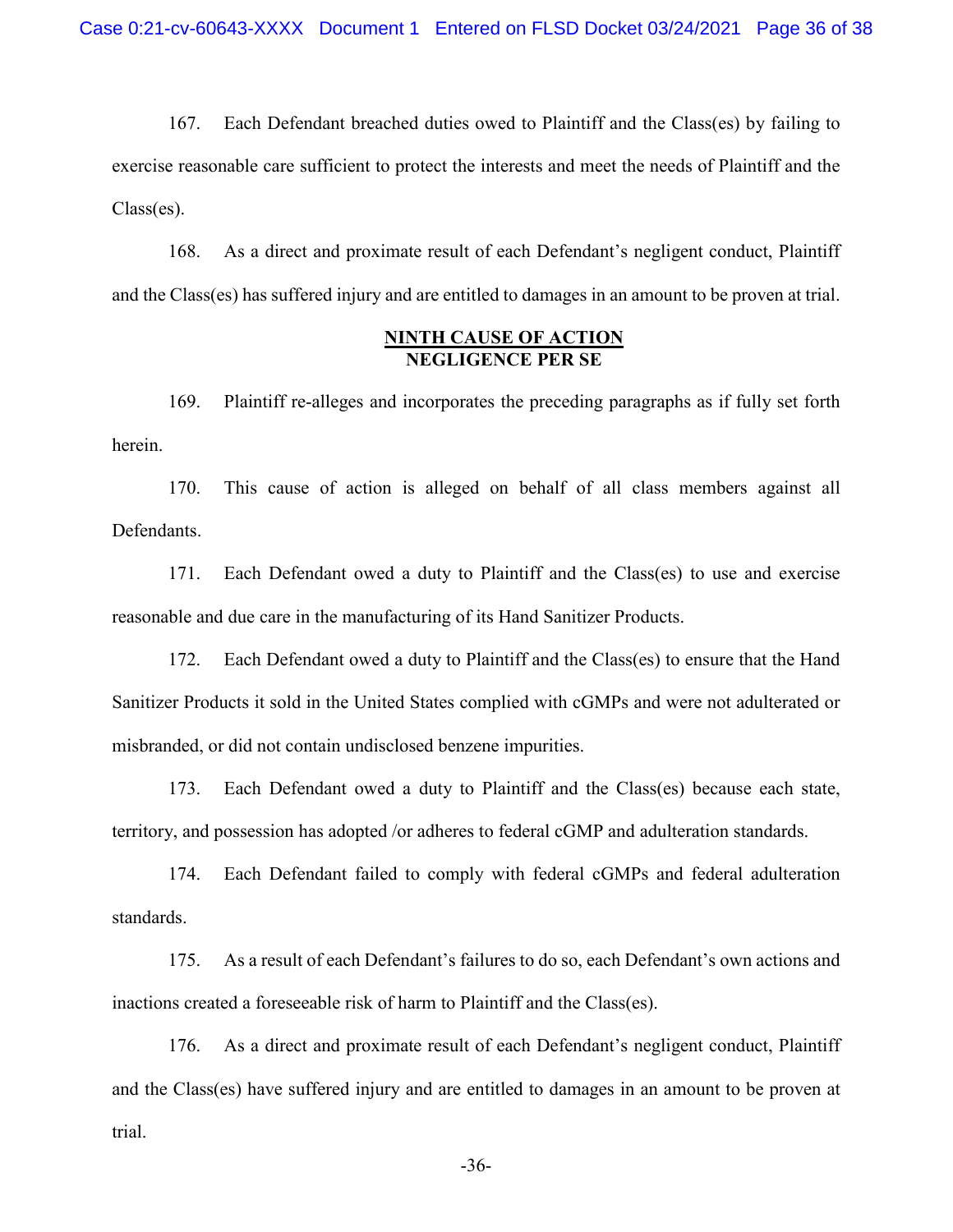#### **PRAYER FOR RELIEF**

WHEREFORE, Plaintiff pray for the following judgment:

A. An order certifying this action as a class action;

B. An order appointing Plaintiff as Class(es) Representative, and appointing undersigned counsel as Class(es) Counsel to represent the Class(es);

C. A declaration that Defendants are liable pursuant to each and every one of the above-enumerated causes of action;

D. An order awarding appropriate preliminary and/or final injunctive relief against the conduct of Defendants described herein;

E. Payment to Plaintiff and class members of all damages, exemplary or punitive damages, and/or restitution associated with the conduct for all causes of action in an amount to be proven at trial, including but not limited to the full amounts paid or reimbursed for Hand Sanitizer Products; the costs to replace or return Hand Sanitizer Products; Defendants' ill-gotten gains; and/or the increases in the amounts paid for nonadulterated, non-misbranded, Hand Sanitizer Products;

F. An award of attorneys' fees, expert witness fees, and costs, as provided by applicable law and/or as would be reasonable from any recovery of monies recovered for or benefits bestowed on the class members;

G. An award of statutory penalties to the extent available;

H. Interest as provided by law, including but not limited to pre-judgment and post-judgment interest as provided by rule or statute; and

I. Such other and further relief as this Court may deem just, equitable, or proper.

## **JURY DEMAND**

Plaintiff respectfully requests a trial by jury on all causes of action so triable.

-37-